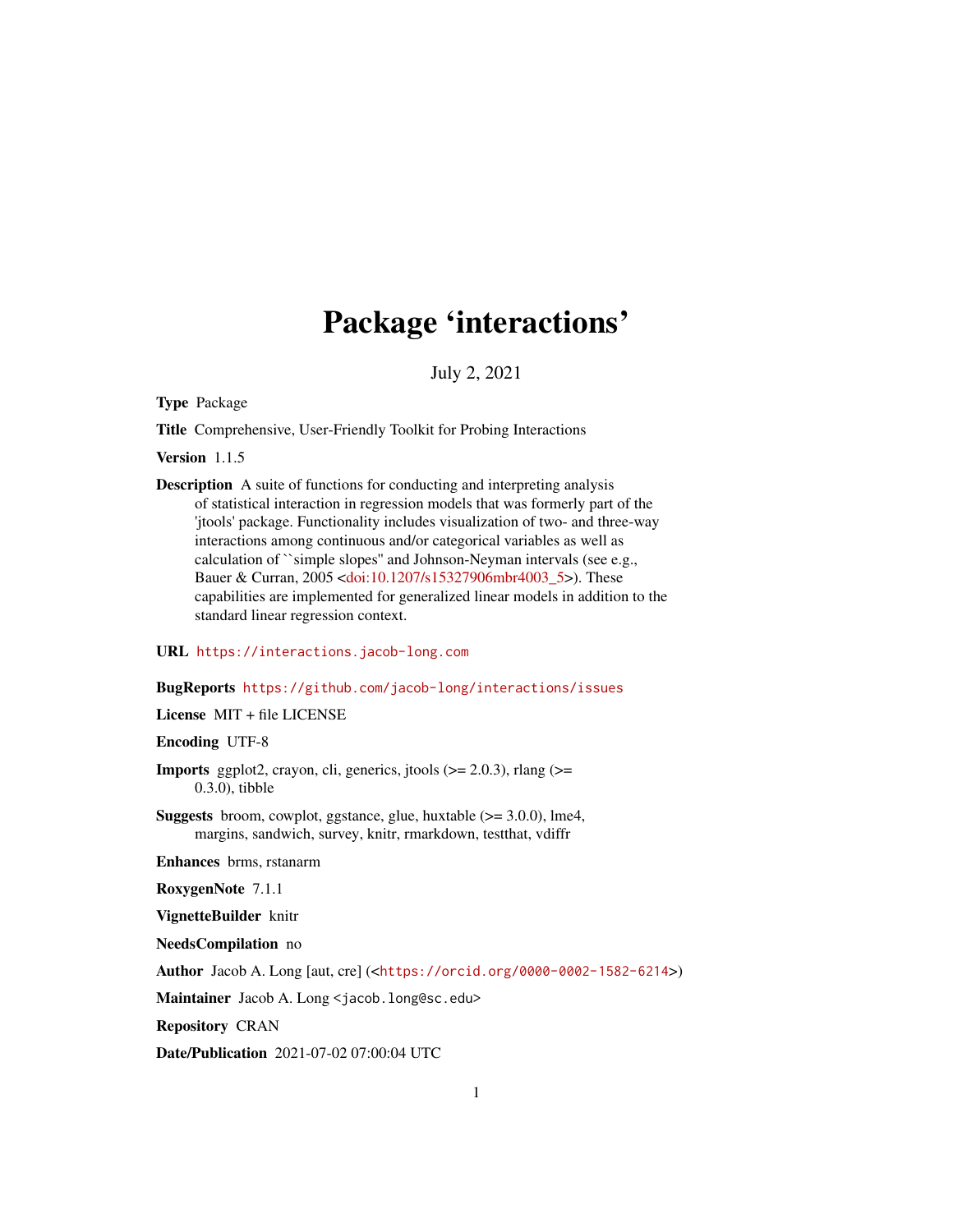# <span id="page-1-0"></span>R topics documented:

|       | $interact\_plot \dots \dots \dots \dots \dots \dots \dots \dots \dots \dots \dots \dots \dots \dots \dots \dots \dots$ |    |
|-------|------------------------------------------------------------------------------------------------------------------------|----|
|       |                                                                                                                        |    |
|       |                                                                                                                        |    |
|       |                                                                                                                        |    |
|       |                                                                                                                        |    |
|       |                                                                                                                        |    |
|       |                                                                                                                        |    |
|       |                                                                                                                        |    |
|       |                                                                                                                        |    |
| Index |                                                                                                                        | 30 |

as\_huxtable.sim\_margins

*Create tabular output for simple margins analysis*

# Description

This function converts a sim\_margins object into a huxtable object, making it suitable for use in external documents.

#### Usage

```
as_huxtable.sim_margins(
 x,
 format = "{estimate} ({std.error})",
 sig. levels = c('***' = 0.001, '**' = 0.01, '** = 0.05, '#' = 0.1),digits = getOption("jtools-digits", 2),
 conf.level = 0.95,intercept = attr(x, "cond.int"),int.format = format,
  ...
\mathcal{L}
```

| $\mathsf{x}$ | A sim_margins object.                                                                                                                                                                                                                     |
|--------------|-------------------------------------------------------------------------------------------------------------------------------------------------------------------------------------------------------------------------------------------|
| format       | The method for sharing the slope and associated uncertainty. Default is "{estimate}<br>$({\{\text{std}.\text{error}\}})$ ". See the instructions for the error_format argument of export_summs()<br>for more on your options.             |
| sig.levels   | A named vector in which the values are potential p value thresholds and the<br>names are significance markers (e.g., "*") for when $p$ values are below the<br>threshold. Default is $c('***' = .001, '**' = .01, '*' = .05, '#' = .1)$ . |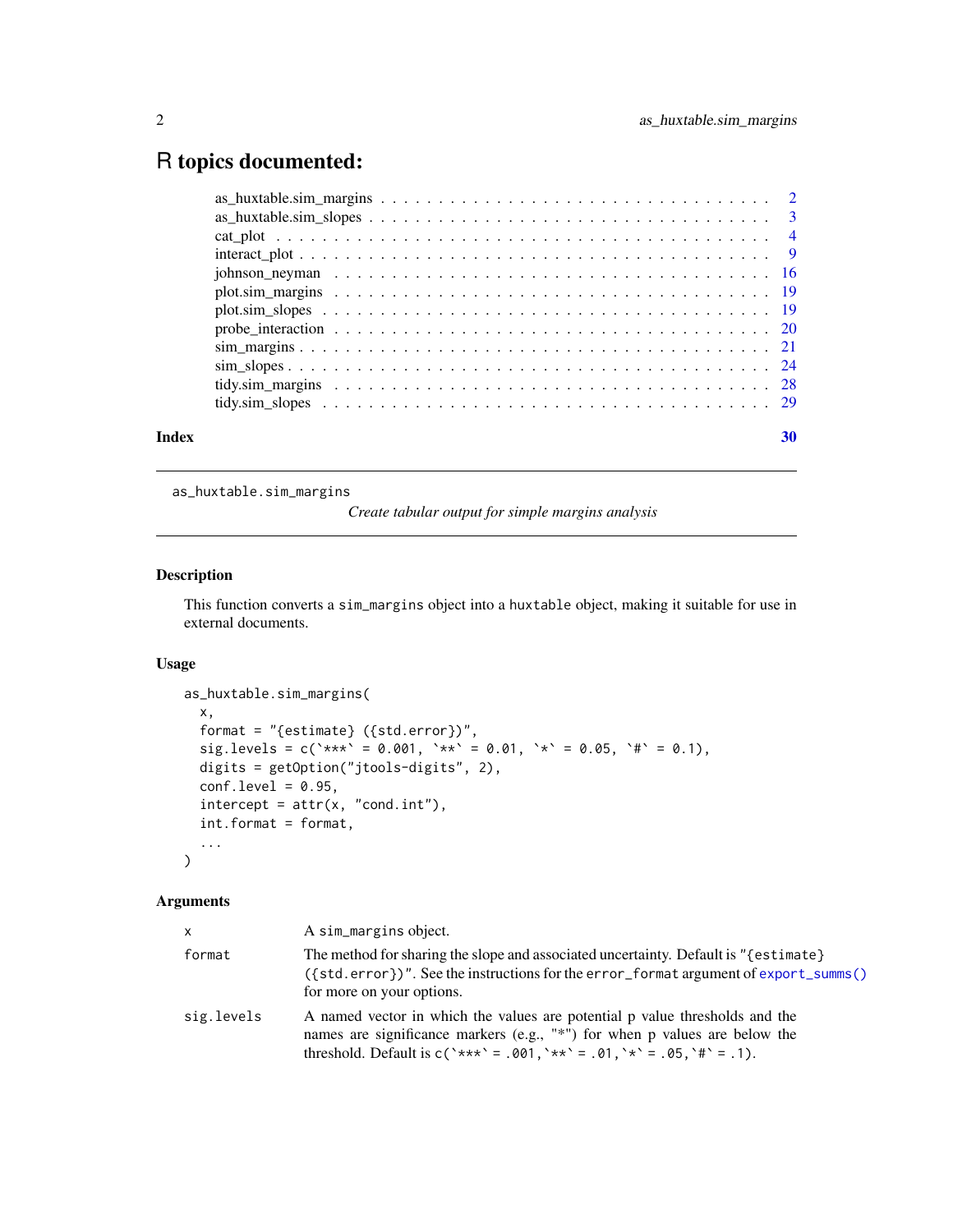<span id="page-2-0"></span>

| digits     | How many digits should the outputted table round to? Default is 2.                                        |
|------------|-----------------------------------------------------------------------------------------------------------|
| conf.level | How wide the confidence interval should be, if it is used. .95 (95% interval) is<br>the default.          |
| intercept  | Should conditional intercepts be included? Default is whatever the cond. int<br>argument to x was.        |
| int.format | If conditional intercepts were requested, how should they be formatted? Default<br>is the same as format. |
| $\ddots$ . | Ignored.                                                                                                  |

For more on what you can do with a huxtable, see huxtable.

```
as_huxtable.sim_slopes
```
*Create tabular output for simple slopes analysis*

# Description

This function converts a sim\_slopes object into a huxtable object, making it suitable for use in external documents.

# Usage

```
as_huxtable.sim_slopes(
  x,
  format = "{estimate} ({std.error})",
  sig.levels = c(`***` = 0.001, `**` = 0.01, `*` = 0.05, `#` = 0.1),
  digits = getOption("jtools-digits", 2),
  conf. level = 0.95,intercept = attr(x, "cond.int"),int.format = format,
  ...
\mathcal{L}
```

| X.         | The sim_slopes() object.                                                                                                                                                                                                                |
|------------|-----------------------------------------------------------------------------------------------------------------------------------------------------------------------------------------------------------------------------------------|
| format     | The method for sharing the slope and associated uncertainty. Default is "{estimate}<br>({std.error})". See the instructions for the error_format argument of export_summs()<br>for more on your options.                                |
| sig.levels | A named vector in which the values are potential p value thresholds and the<br>names are significance markers (e.g., "*") for when p values are below the<br>threshold. Default is $c('***' = .001, '**' = .01, '*' = .05, '#' = .1)$ . |
| digits     | How many digits should the outputted table round to? Default is 2.                                                                                                                                                                      |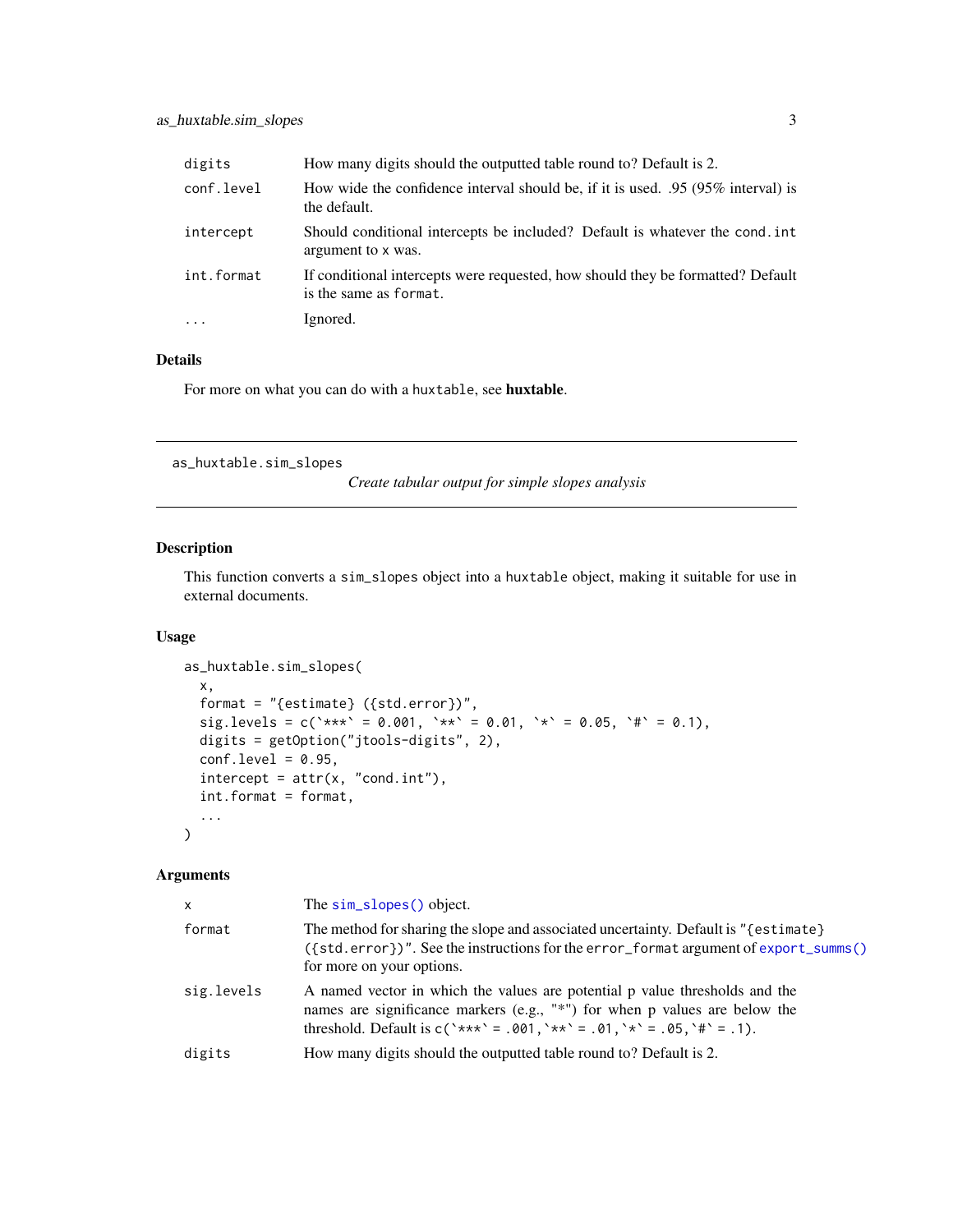<span id="page-3-0"></span>

| conf.level | How wide the confidence interval should be, if it is used. .95 (95% interval) is<br>the default.          |
|------------|-----------------------------------------------------------------------------------------------------------|
| intercept  | Should conditional intercepts be included? Default is whatever the cond. int<br>argument to x was.        |
| int.format | If conditional intercepts were requested, how should they be formatted? Default<br>is the same as format. |
|            | Ignored.                                                                                                  |

For more on what you can do with a huxtable, see huxtable.

| Plot interaction effects between categorical predictors.<br>cat_plot |  |
|----------------------------------------------------------------------|--|
|----------------------------------------------------------------------|--|

# Description

cat\_plot is a complementary function to [interact\\_plot\(\)](#page-8-1) that is designed for plotting interactions when both predictor and moderator(s) are categorical (or, in R terms, factors).

#### Usage

```
cat_plot(
 model,
 pred,
 modx = NULL,mod2 = NULL,data = NULL,geom = c("point", "line", "bar"),
  pred.values = NULL,
 modx.values = NULL,
 mod2.values = NULL,
  interval = TRUE,
  plot.points = FALSE,
  point.shape = FALSE,
  vary.lty = FALSE,
  centered = "all",int.type = c("confidence", "prediction"),
  int.width = 0.95,
  line.thickness = 1.1,
  point.size = 1.5,
  pred.point.size = 3.5,
  jitter = 0.1,
  geom.alpha = NULL,
  dodge.width = NULL,
  errorbar.width = NULL,
```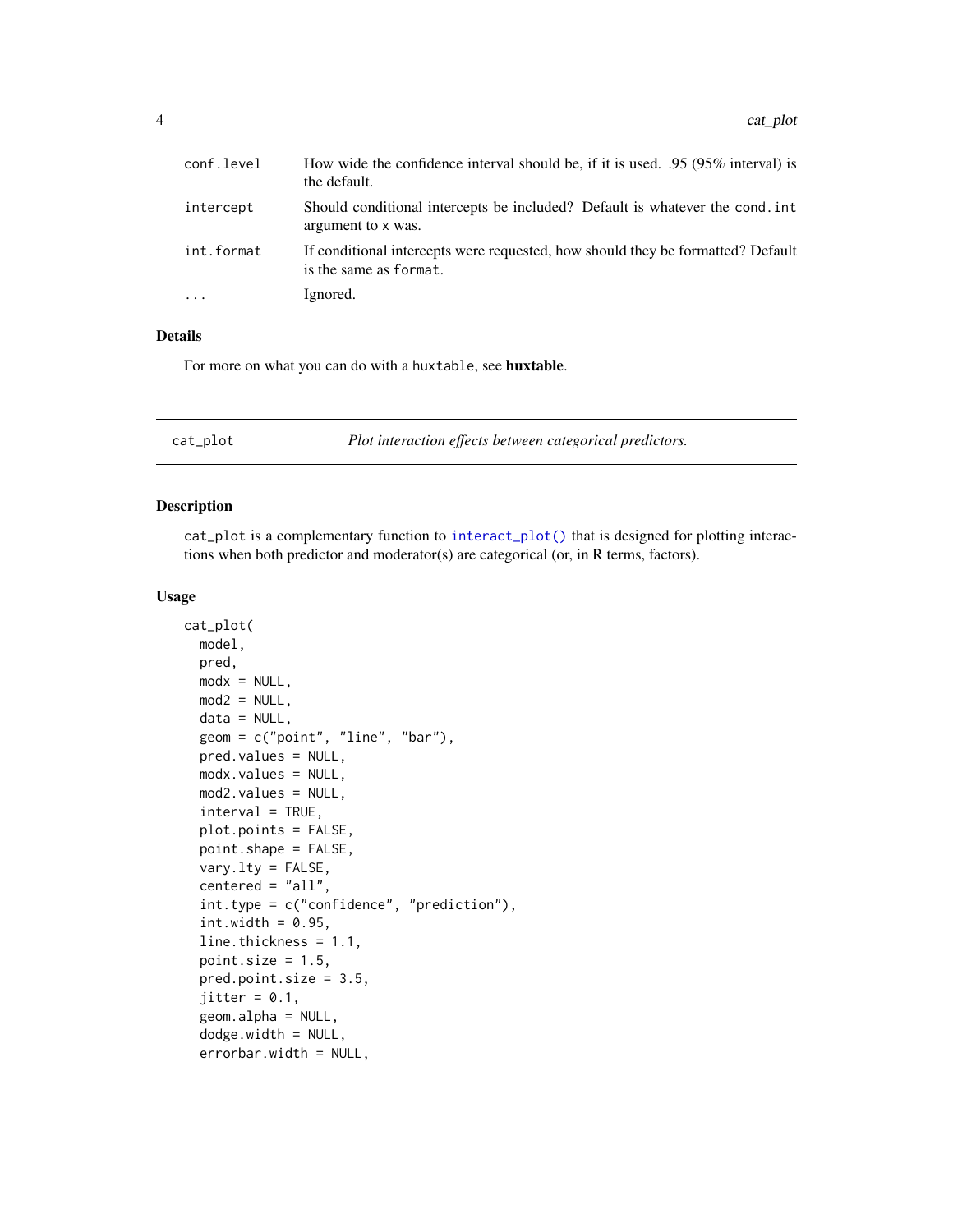#### <span id="page-4-0"></span>cat\_plot 5

```
interval.geom = c("errorbar", "linerange"),
 outcome.scale = "response",
 robust = FALSE,cluster = NULL,
 vcov = NULL,pred.labels = NULL,
 modx.labels = NULL,
 mod2.labels = NULL,
 set.offset = 1,
 xu.label = NULL,
 y.label = NULL,
 main.title = NULL,
 legend.main = NULL,
 colors = "CUD Bright",
 partial.residuals = FALSE,
 point.alpha = 0.6,
 color.class = NULL,
 at = NULL,...
\mathcal{L}
```

| model | A regression model. The function is tested with lm, glm, svyglm, merMod, rq,<br>brmsfit, stanreg models. Models from other classes may work as well but are<br>not officially supported. The model should include the interaction of interest.                                                                                                                                                                                                                                                                            |
|-------|---------------------------------------------------------------------------------------------------------------------------------------------------------------------------------------------------------------------------------------------------------------------------------------------------------------------------------------------------------------------------------------------------------------------------------------------------------------------------------------------------------------------------|
| pred  | A categorical predictor variable that will appear on the x-axis. Note that it is<br>evaluated using rlang, so programmers can use the !! syntax to pass variables<br>instead of the verbatim names.                                                                                                                                                                                                                                                                                                                       |
| modx  | A categorical moderator variable.                                                                                                                                                                                                                                                                                                                                                                                                                                                                                         |
| mod2  | For three-way interactions, the second categorical moderator.                                                                                                                                                                                                                                                                                                                                                                                                                                                             |
| data  | Optional, default is NULL. You may provide the data used to fit the model. This<br>can be a better way to get mean values for centering and can be crucial for mod-<br>els with variable transformations in the formula $(e.g., log(x))$ or polynomial<br>terms (e.g., $poly(x, 2)$ ). You will see a warning if the function detects prob-<br>lems that would likely be solved by providing the data with this argument and<br>the function will attempt to retrieve the original data from the global environ-<br>ment. |
| geom  | What type of plot should this be? There are several options here since the best<br>way to visualize categorical interactions varies by context. Here are the options:                                                                                                                                                                                                                                                                                                                                                     |
|       | • "point": The default. Simply plot the point estimates. You may want to<br>use point. shape = TRUE with this and you should also consider interval<br>= TRUE to visualize uncertainty.                                                                                                                                                                                                                                                                                                                                   |
|       | • "line": This connects observations across levels of the pred variable with<br>a line. This is a good option when the pred variable is ordinal (ordered).<br>You may still consider point. shape = TRUE and interval = TRUE is still a<br>good idea.                                                                                                                                                                                                                                                                     |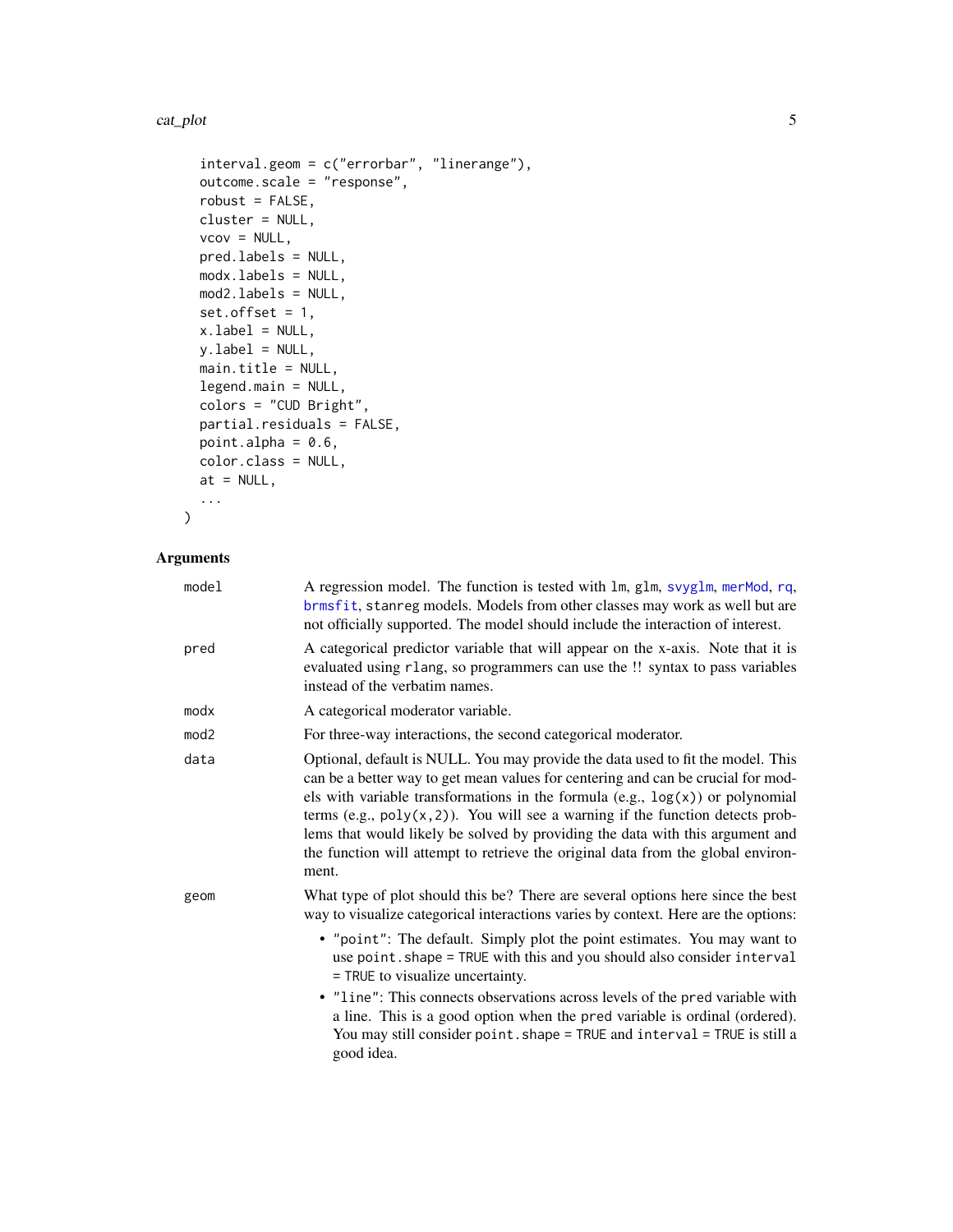|             | • "bar": A bar chart. Some call this a "dynamite plot." Many applied re-<br>searchers advise against this type of plot because it does not represent the<br>distribution of the observed data or the uncertainty of the predictions very<br>well. It is best to at least use the $interval = TRUE$ argument with this geom.                                                                                                         |
|-------------|-------------------------------------------------------------------------------------------------------------------------------------------------------------------------------------------------------------------------------------------------------------------------------------------------------------------------------------------------------------------------------------------------------------------------------------|
| pred.values | Which values of the predictor should be included in the plot? By default, all<br>levels are included.                                                                                                                                                                                                                                                                                                                               |
| modx.values | For which values of the moderator should lines be plotted? There are two basic<br>options:                                                                                                                                                                                                                                                                                                                                          |
|             | • A vector of values (e.g., $c(1, 2, 3)$ )<br>• A single argument asking to calculate a set of values. See details below.                                                                                                                                                                                                                                                                                                           |
|             | Default is NULL. If NULL (or mean-plus-minus), then the customary $+/- 1$ stan-<br>dard deviation from the mean as well as the mean itself are used for continuous<br>moderators. If "plus-minus", plots lines when the moderator is at $+/-1$ stan-<br>dard deviation without the mean. You may also choose "terciles" to split the<br>data into equally-sized groups and choose the point at the mean of each of those<br>groups. |
|             | If the moderator is a factor variable and modx. values is NULL, each level of<br>the factor is included. You may specify any subset of the factor levels (e.g.,<br>c("Level 1", "Level 3")) as long as there is more than 1. The levels will be<br>plotted in the order you provide them, so this can be used to reorder levels as<br>well.                                                                                         |
| mod2.values | For which values of the second moderator should the plot be facetted by? That<br>is, there will be a separate plot for each level of this moderator. Defaults are the<br>same as modx.values.                                                                                                                                                                                                                                       |
| interval    | Logical. If TRUE, plots confidence/prediction intervals.                                                                                                                                                                                                                                                                                                                                                                            |
| plot.points | Logical. If TRUE, plots the actual data points as a scatterplot on top of the in-<br>teraction lines. Note that if geom = "bar", this will cause the bars to become<br>transparent so you can see the points.                                                                                                                                                                                                                       |
| point.shape | For plotted points—either of observed data or predicted values with the "point"<br>or "line" geoms—should the shape of the points vary by the values of the factor?<br>This is especially useful if you aim to be black and white printing- or colorblind-<br>friendly.                                                                                                                                                             |
| vary.lty    | Should the resulting plot have different shapes for each line in addition to colors?<br>Defaults to TRUE.                                                                                                                                                                                                                                                                                                                           |
| centered    | A vector of quoted variable names that are to be mean-centered. If "all", all<br>non-focal predictors are centered. You may instead pass a character vector of<br>variables to center. User can also use "none" to base all predictions on vari-<br>ables set at 0. The response variable, pred, modx, and mod2 variables are never<br>centered.                                                                                    |
| int.type    | Type of interval to plot. Options are "confidence" or "prediction". Default is<br>confidence interval.                                                                                                                                                                                                                                                                                                                              |
| int.width   | How large should the interval be, relative to the standard error? The default,<br>.95, corresponds to roughly 1.96 standard errors and a .05 alpha level for values<br>outside the range. In other words, for a confidence interval, .95 is analogous to<br>a 95% confidence interval.                                                                                                                                              |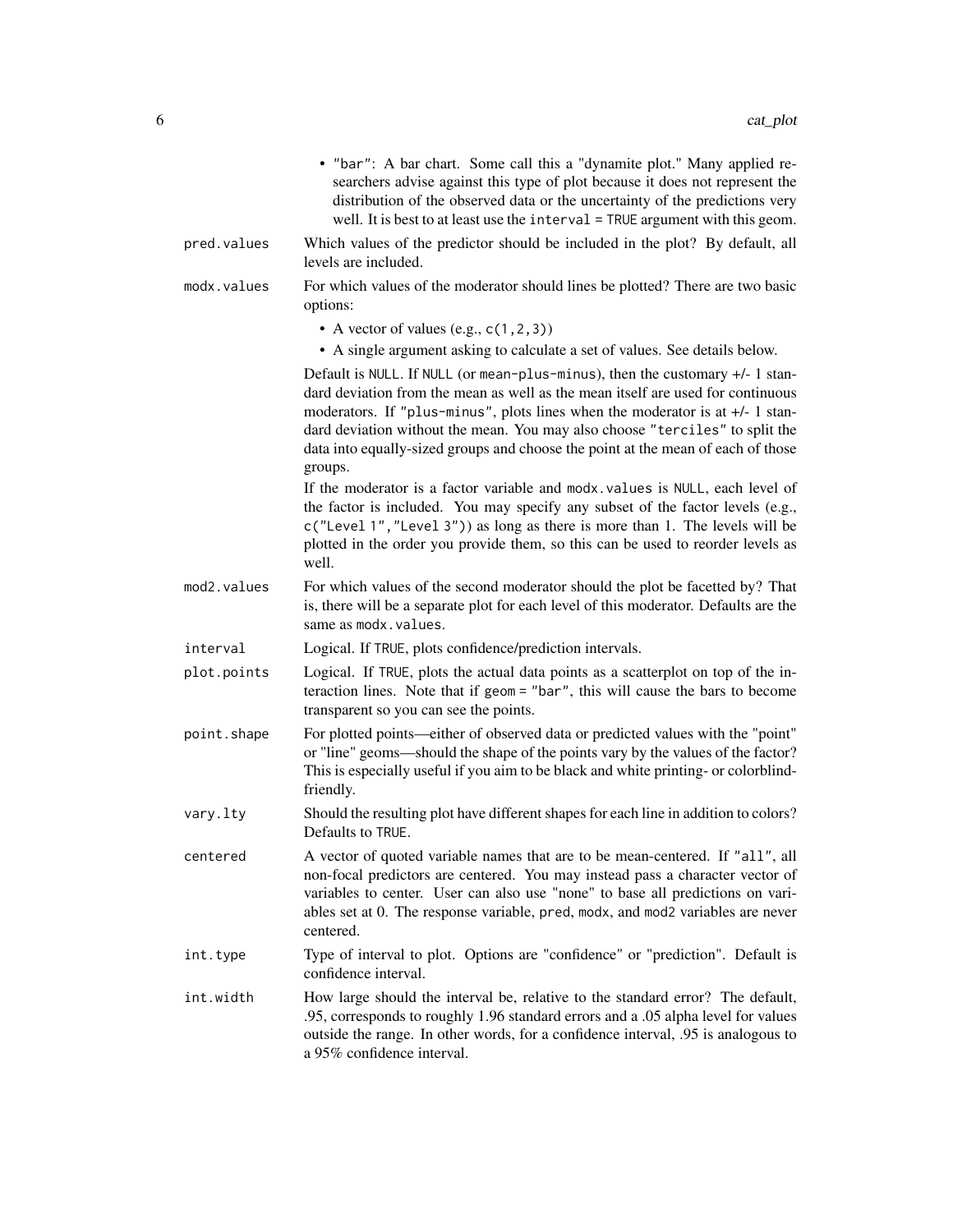#### <span id="page-6-0"></span>cat\_plot 7

|                 | line. thickness How thick should the plotted lines be? Default is 1.                                                                                                                                                                                                                                                                                                                                                                                                                                                                                                                                                                         |
|-----------------|----------------------------------------------------------------------------------------------------------------------------------------------------------------------------------------------------------------------------------------------------------------------------------------------------------------------------------------------------------------------------------------------------------------------------------------------------------------------------------------------------------------------------------------------------------------------------------------------------------------------------------------------|
|                 |                                                                                                                                                                                                                                                                                                                                                                                                                                                                                                                                                                                                                                              |
| point.size      | What size should be used for observed data when plot.points is TRUE? De-<br>fault is 1.5.                                                                                                                                                                                                                                                                                                                                                                                                                                                                                                                                                    |
| pred.point.size |                                                                                                                                                                                                                                                                                                                                                                                                                                                                                                                                                                                                                                              |
|                 | If TRUE and geom is "point" or "line", sets the size of the predicted points.<br>Default is 3.5. Note the distinction from point size, which refers to the ob-<br>served data points.                                                                                                                                                                                                                                                                                                                                                                                                                                                        |
| jitter          | How much should plot.points observed values be "jittered" via ggplot2::position_jitter()?<br>When there are many points near each other, jittering moves them a small amount<br>to keep them from totally overlapping. In some cases, though, it can add confu-<br>sion since it may make points appear to be outside the boundaries of observed<br>values or cause other visual issues. Default is 0.1, but increase as needed if your<br>points are overlapping too much or set to 0 for no jitter. If the argument is a<br>vector with two values, then the first is assumed to be the jitter for width and the<br>second for the height. |
| geom.alpha      | What should the alpha aesthetic be for the plotted lines/bars? Default is NULL,<br>which means it is set depending on the value of geom and plot.points.                                                                                                                                                                                                                                                                                                                                                                                                                                                                                     |
| dodge.width     | What should the width argument to ggplot2:: position_dodge() be? Default<br>is NULL, which means it is set depending on the value of geom.                                                                                                                                                                                                                                                                                                                                                                                                                                                                                                   |
|                 | errorbar. width How wide should the error bars be? Default is NULL, meaning it is set depend-<br>ing on the value geom. Ignored if interval is FALSE.                                                                                                                                                                                                                                                                                                                                                                                                                                                                                        |
| interval.geom   | For categorical by categorical interactions. One of "errorbar" or "linerange". If<br>the former, ggplot2::geom_errorbar() is used. If the latter, ggplot2::geom_linerange()<br>is used.                                                                                                                                                                                                                                                                                                                                                                                                                                                      |
| outcome.scale   | For nonlinear models (i.e., GLMs), should the outcome variable be plotted on<br>the link scale (e.g., log odds for logit models) or the original scale (e.g., predicted<br>probabilities for logit models)? The default is "response", which is the original<br>scale. For the link scale, which will show straight lines rather than curves, use<br>"link".                                                                                                                                                                                                                                                                                 |
| robust          | Should robust standard errors be used to find confidence intervals for supported<br>models? Default is FALSE, but you should specify the type of sandwich stan-<br>dard errors if you'd like to use them (i.e., "HC0", "HC1", and so on). If TRUE,<br>defaults to "HC3" standard errors.                                                                                                                                                                                                                                                                                                                                                     |
| cluster         | For clustered standard errors, provide the column name of the cluster variable in<br>the input data frame (as a string). Alternately, provide a vector of clusters.                                                                                                                                                                                                                                                                                                                                                                                                                                                                          |
| vcov            | Optional. You may supply the variance-covariance matrix of the coefficients<br>yourself. This is useful if you are using some method for robust standard error<br>calculation not supported by the sandwich package.                                                                                                                                                                                                                                                                                                                                                                                                                         |
| pred.labels     | A character vector of equal length to the number of factor levels of the predictor<br>(or number specified in predvals). If NULL, the default, the factor labels are<br>used.                                                                                                                                                                                                                                                                                                                                                                                                                                                                |
| modx.labels     | A character vector of labels for each level of the moderator values, provided in<br>the same order as the modx. values argument. If NULL, the values themselves<br>are used as labels unless modx, values is also NULL. In that case, "+1 SD" and<br>"-1 SD" are used.                                                                                                                                                                                                                                                                                                                                                                       |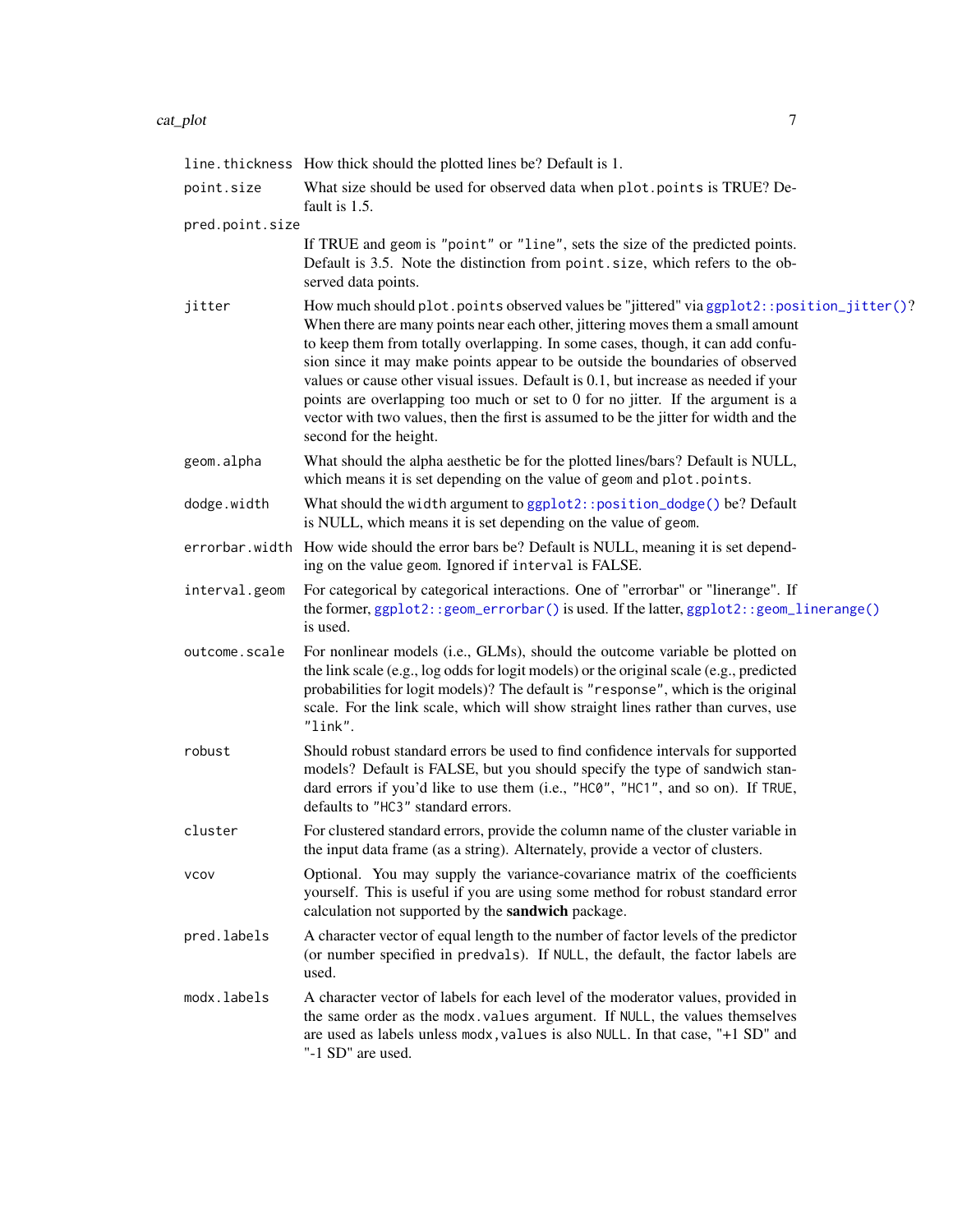<span id="page-7-0"></span>

| mod2.labels       | A character vector of labels for each level of the 2nd moderator values, provided<br>in the same order as the mod2. values argument. If NULL, the values themselves<br>are used as labels unless mod2. values is also NULL. In that case, "+1 SD" and<br>"-1 SD" are used.                            |
|-------------------|-------------------------------------------------------------------------------------------------------------------------------------------------------------------------------------------------------------------------------------------------------------------------------------------------------|
| set.offset        | For models with an offset (e.g., Poisson models), sets an offset for the predicted<br>values. All predicted values will have the same offset. By default, this is set to<br>1, which makes the predicted values a proportion. See details for more about<br>offset support.                           |
| x.label           | A character object specifying the desired x-axis label. If NULL, the variable name<br>is used.                                                                                                                                                                                                        |
| y.label           | A character object specifying the desired x-axis label. If NULL, the variable name<br>is used.                                                                                                                                                                                                        |
| main.title        | A character object that will be used as an overall title for the plot. If NULL, no<br>main title is used.                                                                                                                                                                                             |
| legend.main       | A character object that will be used as the title that appears above the legend. If<br>NULL, the name of the moderating variable is used.                                                                                                                                                             |
| colors            | Any palette argument accepted by scale_colour_brewer. Default is "Set2".<br>You may also simply supply a vector of colors accepted by ggplot2 and of<br>equal length to the number of moderator levels.                                                                                               |
| partial.residuals |                                                                                                                                                                                                                                                                                                       |
|                   | Instead of plotting the observed data, you may plot the partial residuals (control-<br>ling for the effects of variables besides pred).                                                                                                                                                               |
| point.alpha       | What should the alpha aesthetic for plotted points of observed data be? Default<br>is 0.6, and it can range from 0 (transparent) to 1 (opaque).                                                                                                                                                       |
| color.class       | Deprecated. Now known as colors.                                                                                                                                                                                                                                                                      |
| at                | If you want to manually set the values of other variables in the model, do so<br>by providing a named list where the names are the variables and the list values<br>are vectors of the values. This can be useful especially when you are exploring<br>interactions or other conditional predictions. |
| $\cdots$          | extra arguments passed to make_predictions                                                                                                                                                                                                                                                            |

This function provides a means for plotting conditional effects for the purpose of exploring interactions in the context of regression. You must have the package ggplot2 installed to benefit from these plotting functions.

The function is designed for two and three-way interactions. For additional terms, the [effects](#page-0-0) package may be better suited to the task.

This function supports nonlinear and generalized linear models and by default will plot them on their original scale (outcome.scale = "response").

While mixed effects models from lme4 are supported, only the fixed effects are plotted. lme4 does not provide confidence intervals, so they are not supported with this function either.

Note: to use transformed predictors, e.g., log(variable), provide only the variable name to pred, modx, or mod2 and supply the original data separately to the data argument.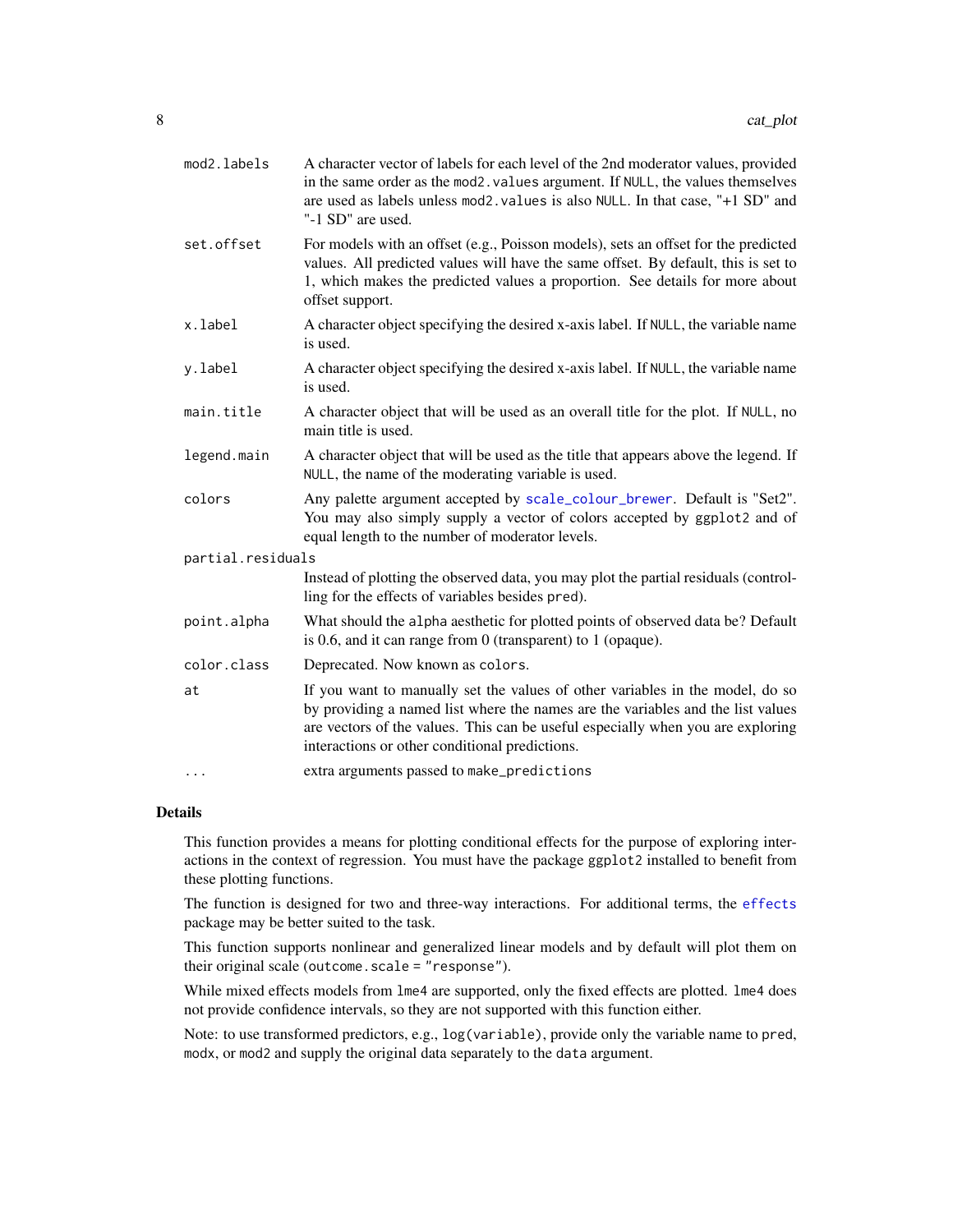# <span id="page-8-0"></span>interact\_plot 9

#### *Info about offsets:*

Offsets are partially supported by this function with important limitations. First of all, only a single offset per model is supported. Second, it is best in general to specify offsets with the offset argument of the model fitting function rather than in the formula. You are much more likely to have success if you provide the data used to fit the model with the data argument.

#### Value

The functions returns a ggplot object, which can be treated like a user-created plot and expanded upon as such.

#### Examples

```
library(ggplot2)
fit \leq lm(price \sim cut \star color, data = diamonds)
cat\_plot(fit, pred = color, modx = cut, interval = TRUE)# 3-way interaction
## Will first create a couple dichotomous factors to ensure full rank
mpg2 < -mpgmpg2$auto <- "auto"
mpg2$auto[mpg2$trans %in% c("manual(m5)", "manual(m6)")] <- "manual"
mpg2$auto <- factor(mpg2$auto)
mpg2$fwd <- "2wd"
mpg2$fwd[mpg2$drv == "4"] <- "4wd"
mpg2$fwd <- factor(mpg2$fwd)
## Drop the two cars with 5 cylinders (rest are 4, 6, or 8)
mpg2 <- mpg2[mpg2$cyl != "5",]
mpg2$cyl <- factor(mpg2$cyl)
## Fit the model
fit3 <- lm(cty \sim cyl \times fwd \times auto, data = mpg2)# The line geom looks good for an ordered factor predictor
cat\_plot(fit3, pred = cyl, modx = fwd, mod2 = auto, geom = "line",interval = TRUE)
```
<span id="page-8-1"></span>interact\_plot *Plot interaction effects in regression models*

#### **Description**

interact\_plot plots regression lines at user-specified levels of a moderator variable to explore interactions. The plotting is done with ggplot2 rather than base graphics, which some similar functions use.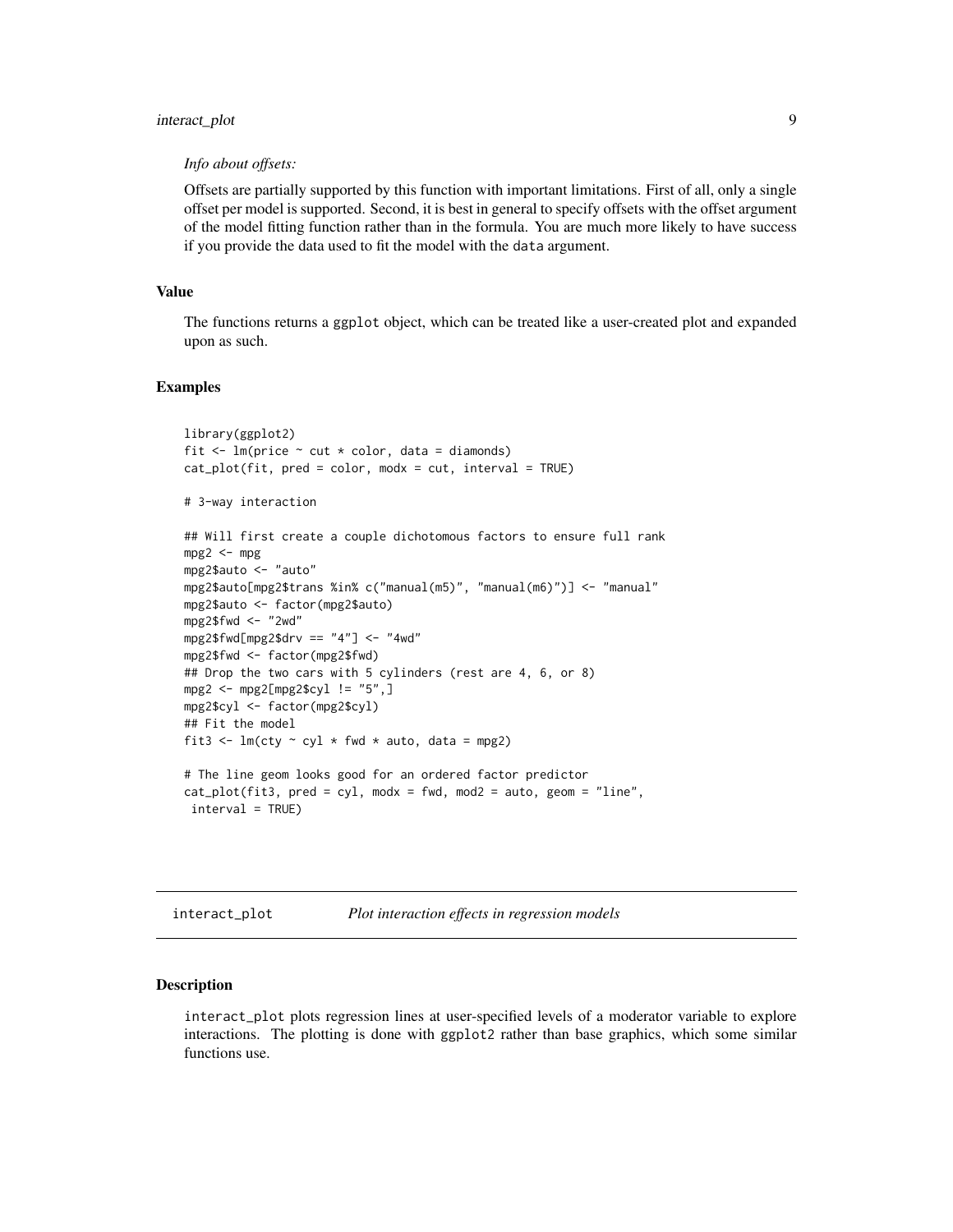# Usage

```
interact_plot(
  model,
 pred,
 modx,
 modx.values = NULL,
 mod2 = NULL,mod2.values = NULL,
 centered = "all",data = NULL,at = NULL,plot.points = FALSE,
  interval = FALSE,
  int.type = c("confidence", "prediction"),
  int. width = 0.95,outcome.scale = "response",
  linearity.check = FALSE,
  facet.modx = FALSE,
  robust = FALSE,cluster = NULL,
  vcov = NULL,set.offset = 1,
  x.label = NULL,
 y.label = NULL,
 pred.labels = NULL,
 modx.labels = NULL,
 mod2.labels = NULL,
 main.title = NULL,
  legend.main = NULL,
  colors = NULL,
  line.thickness = 1,
  vary.lty = TRUE,
  point.size = 1.5,
 point.shape = FALSE,
  jitter = 0,
  rug = FALSE,
  rug.sides = "b",partial.residuals = FALSE,
 point.alpha = 0.6,
  color.class = NULL,
  ...
)
```
# Arguments

model A regression model. The function is tested with lm, glm, [svyglm](#page-0-0), [merMod](#page-0-0), [rq](#page-0-0), [brmsfit](#page-0-0), stanreg models. Models from other classes may work as well but are not officially supported. The model should include the interaction of interest.

<span id="page-9-0"></span>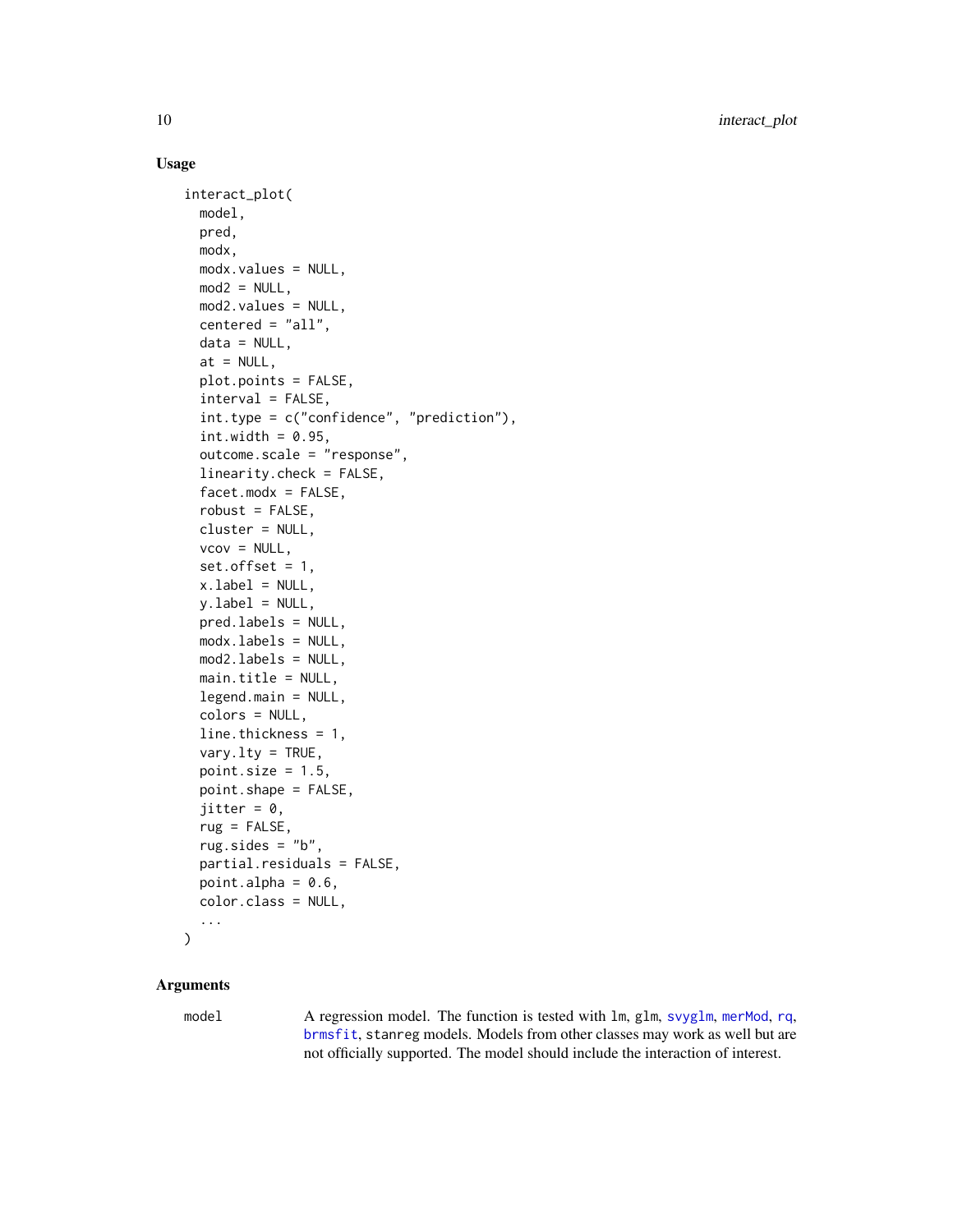<span id="page-10-0"></span>

| pred             | The name of the predictor variable involved in the interaction. This can be a<br>bare name or string. Note that it is evaluated using rlang, so programmers can<br>use the !! syntax to pass variables instead of the verbatim names.                                                                                                                                                                                                                                                                                      |
|------------------|----------------------------------------------------------------------------------------------------------------------------------------------------------------------------------------------------------------------------------------------------------------------------------------------------------------------------------------------------------------------------------------------------------------------------------------------------------------------------------------------------------------------------|
| modx             | The name of the moderator variable involved in the interaction. This can be a<br>bare name or string. The same rlang proviso applies as with pred.                                                                                                                                                                                                                                                                                                                                                                         |
| modx.values      | For which values of the moderator should lines be plotted? There are two basic<br>options:                                                                                                                                                                                                                                                                                                                                                                                                                                 |
|                  | • A vector of values (e.g., $c(1, 2, 3)$ )<br>• A single argument asking to calculate a set of values. See details below.                                                                                                                                                                                                                                                                                                                                                                                                  |
|                  | Default is NULL. If NULL (or mean-plus-minus), then the customary $+/- 1$ stan-<br>dard deviation from the mean as well as the mean itself are used for continuous<br>moderators. If "plus-minus", plots lines when the moderator is at +/- 1 stan-<br>dard deviation without the mean. You may also choose "terciles" to split the<br>data into equally-sized groups and choose the point at the mean of each of those                                                                                                    |
|                  | groups.<br>If the moderator is a factor variable and modx. values is NULL, each level of<br>the factor is included. You may specify any subset of the factor levels (e.g.,<br>c("Level 1", "Level 3")) as long as there is more than 1. The levels will be<br>plotted in the order you provide them, so this can be used to reorder levels as<br>well.                                                                                                                                                                     |
| mod <sub>2</sub> | Optional. The name of the second moderator variable involved in the interaction.<br>This can be a bare name or string. The same rlang proviso applies as with pred.                                                                                                                                                                                                                                                                                                                                                        |
| mod2.values      | For which values of the second moderator should the plot be facetted by? That<br>is, there will be a separate plot for each level of this moderator. Defaults are the<br>same as modx.values.                                                                                                                                                                                                                                                                                                                              |
| centered         | A vector of quoted variable names that are to be mean-centered. If "all", all<br>non-focal predictors are centered. You may instead pass a character vector of<br>variables to center. User can also use "none" to base all predictions on vari-<br>ables set at 0. The response variable, pred, modx, and mod2 variables are never<br>centered.                                                                                                                                                                           |
| data             | Optional, default is NULL. You may provide the data used to fit the model. This<br>can be a better way to get mean values for centering and can be crucial for mod-<br>els with variable transformations in the formula (e.g., $log(x)$ ) or polynomial<br>terms (e.g., $poly(x, 2)$ ). You will see a warning if the function detects prob-<br>lems that would likely be solved by providing the data with this argument and<br>the function will attempt to retrieve the original data from the global environ-<br>ment. |
| at               | If you want to manually set the values of other variables in the model, do so<br>by providing a named list where the names are the variables and the list values<br>are vectors of the values. This can be useful especially when you are exploring<br>interactions or other conditional predictions.                                                                                                                                                                                                                      |
| plot.points      | Logical. If TRUE, plots the actual data points as a scatterplot on top of the inter-<br>action lines. The color of the dots will be based on their moderator value.                                                                                                                                                                                                                                                                                                                                                        |
| interval         | Logical. If TRUE, plots confidence/prediction intervals around the line using<br>geom_ribbon.                                                                                                                                                                                                                                                                                                                                                                                                                              |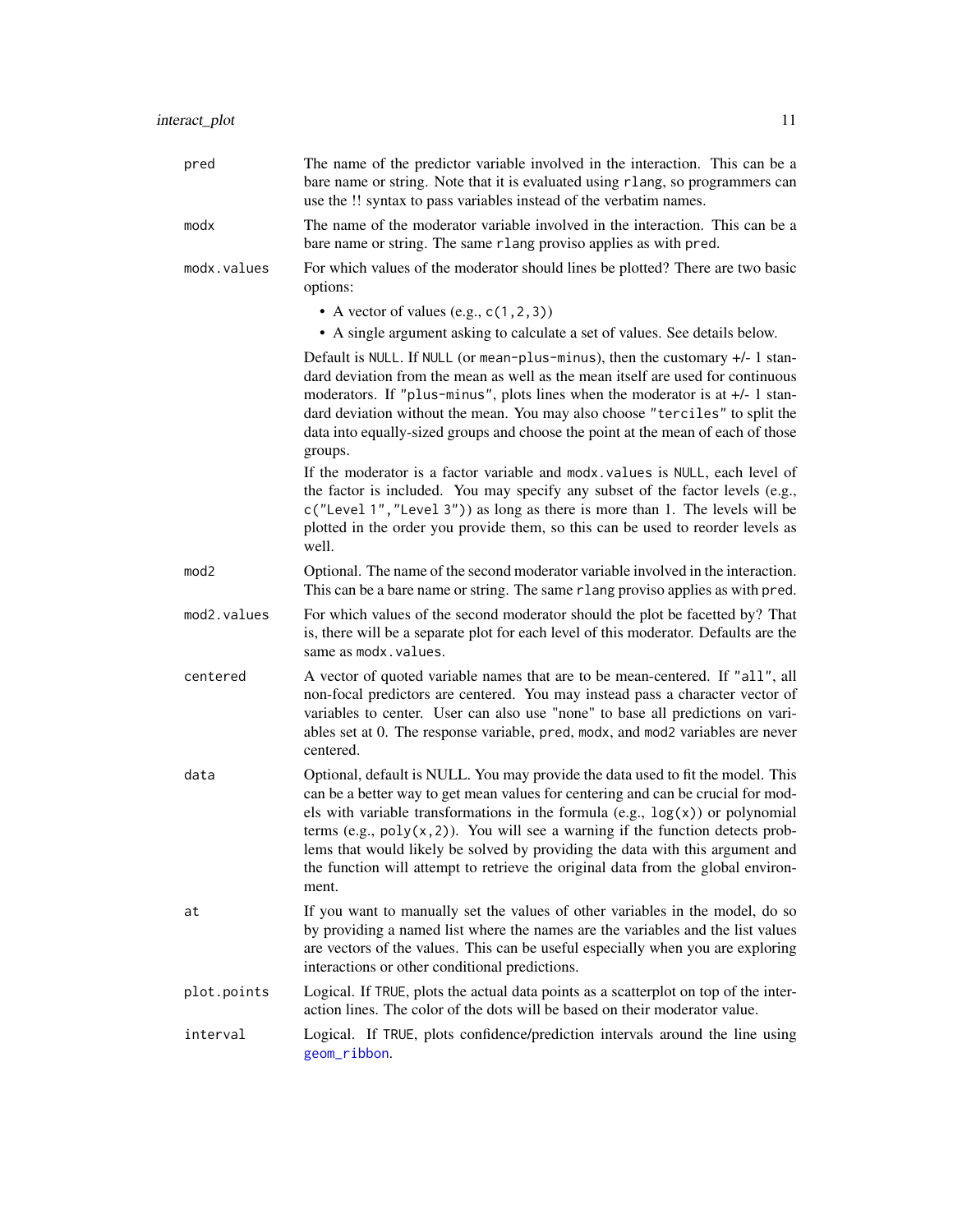| int.type        | Type of interval to plot. Options are "confidence" or "prediction". Default is<br>confidence interval.                                                                                                                                                                                                                                                                                                                                                            |
|-----------------|-------------------------------------------------------------------------------------------------------------------------------------------------------------------------------------------------------------------------------------------------------------------------------------------------------------------------------------------------------------------------------------------------------------------------------------------------------------------|
| int.width       | How large should the interval be, relative to the standard error? The default,<br>.95, corresponds to roughly 1.96 standard errors and a .05 alpha level for values<br>outside the range. In other words, for a confidence interval, 05 is analogous to<br>a 95% confidence interval.                                                                                                                                                                             |
| outcome.scale   | For nonlinear models (i.e., GLMs), should the outcome variable be plotted on<br>the link scale (e.g., log odds for logit models) or the original scale (e.g., predicted<br>probabilities for logit models)? The default is "response", which is the original<br>scale. For the link scale, which will show straight lines rather than curves, use<br>"link".                                                                                                      |
| linearity.check |                                                                                                                                                                                                                                                                                                                                                                                                                                                                   |
|                 | For two-way interactions only. If TRUE, plots a pane for each level of the mod-<br>erator and superimposes a loess smoothed line (in gray) over the plot. This<br>enables you to see if the effect is linear through the span of the moderator. See<br>Hainmueller et al. (2016) in the references for more details on the intuition<br>behind this. It is recommended that you also set plot.points = TRUE and use<br>modx.values = "terciles" with this option. |
| facet.modx      | Create separate panels for each level of the moderator? Default is FALSE, ex-<br>cept when linearity. check is TRUE.                                                                                                                                                                                                                                                                                                                                              |
| robust          | Should robust standard errors be used to find confidence intervals for supported<br>models? Default is FALSE, but you should specify the type of sandwich stan-<br>dard errors if you'd like to use them (i.e., "HC0", "HC1", and so on). If TRUE,<br>defaults to "HC3" standard errors.                                                                                                                                                                          |
| cluster         | For clustered standard errors, provide the column name of the cluster variable in<br>the input data frame (as a string). Alternately, provide a vector of clusters.                                                                                                                                                                                                                                                                                               |
| vcov            | Optional. You may supply the variance-covariance matrix of the coefficients<br>yourself. This is useful if you are using some method for robust standard error<br>calculation not supported by the sandwich package.                                                                                                                                                                                                                                              |
| set.offset      | For models with an offset (e.g., Poisson models), sets an offset for the predicted<br>values. All predicted values will have the same offset. By default, this is set to<br>1, which makes the predicted values a proportion. See details for more about<br>offset support.                                                                                                                                                                                       |
| x.label         | A character object specifying the desired x-axis label. If NULL, the variable name<br>is used.                                                                                                                                                                                                                                                                                                                                                                    |
| y.label         | A character object specifying the desired x-axis label. If NULL, the variable name<br>is used.                                                                                                                                                                                                                                                                                                                                                                    |
| pred.labels     | A character vector of 2 labels for the predictor if it is a 2-level factor or a con-<br>tinuous variable with only 2 values. If NULL, the default, the factor labels are<br>used.                                                                                                                                                                                                                                                                                 |
| modx.labels     | A character vector of labels for each level of the moderator values, provided in<br>the same order as the modx. values argument. If NULL, the values themselves<br>are used as labels unless modx, values is also NULL. In that case, "+1 SD" and<br>"-1 SD" are used.                                                                                                                                                                                            |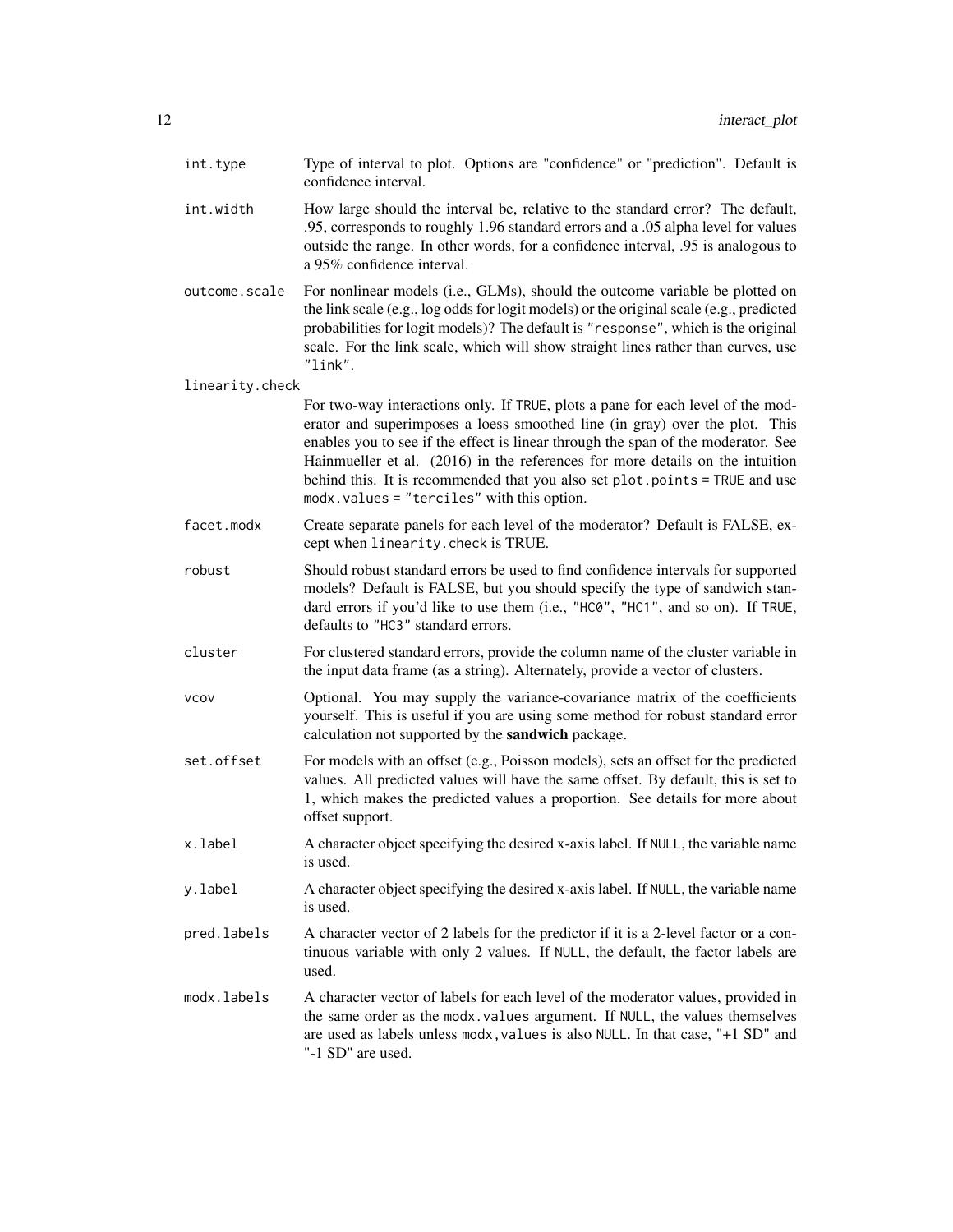- <span id="page-12-0"></span>mod2. labels A character vector of labels for each level of the 2nd moderator values, provided in the same order as the mod2.values argument. If NULL, the values themselves are used as labels unless mod2.values is also NULL. In that case, "+1 SD" and "-1 SD" are used.
- main.title A character object that will be used as an overall title for the plot. If NULL, no main title is used.
- legend.main A character object that will be used as the title that appears above the legend. If NULL, the name of the moderating variable is used.
- colors See [jtools\\_colors](#page-0-0) for details on the types of arguments accepted. Default is "CUD Bright" for factor moderators, "Blues" for +/- SD and user-specified modx.values values.
- line.thickness How thick should the plotted lines be? Default is 1.
- vary.lty Should the resulting plot have different shapes for each line in addition to colors? Defaults to TRUE.
- point.size What size should be used for observed data when plot.points is TRUE? Default is 1.5.
- point.shape For plotted points—either of observed data or predicted values with the "point" or "line" geoms—should the shape of the points vary by the values of the factor? This is especially useful if you aim to be black and white printing- or colorblindfriendly.
- jitter How much should plot.points observed values be "jittered" via [ggplot2::position\\_jitter\(\)](#page-0-0)? When there are many points near each other, jittering moves them a small amount to keep them from totally overlapping. In some cases, though, it can add confusion since it may make points appear to be outside the boundaries of observed values or cause other visual issues. Default is 0, but try various small values (e.g., 0.1) and increase as needed if your points are overlapping too much. If the argument is a vector with two values, then the first is assumed to be the jitter for width and the second for the height.
- rug Show a rug plot in the margins? This uses [ggplot2::geom\\_rug\(\)](#page-0-0) to show the distribution of the predictor (top/bottom) and/or response variable (left/right) in the original data. Default is FALSE.
- rug.sides On which sides should rug plots appear? Default is "b", meaning bottom. "t" and/or "b" show the distribution of the predictor while "l" and/or "r" show the distribution of the response. "bl" is a good option to show both the predictor and response.

```
partial.residuals
```
Instead of plotting the observed data, you may plot the partial residuals (controlling for the effects of variables besides pred).

- point.alpha What should the alpha aesthetic for plotted points of observed data be? Default is 0.6, and it can range from 0 (transparent) to 1 (opaque).
- color.class Deprecated. Now known as colors.
- ... extra arguments passed to make\_predictions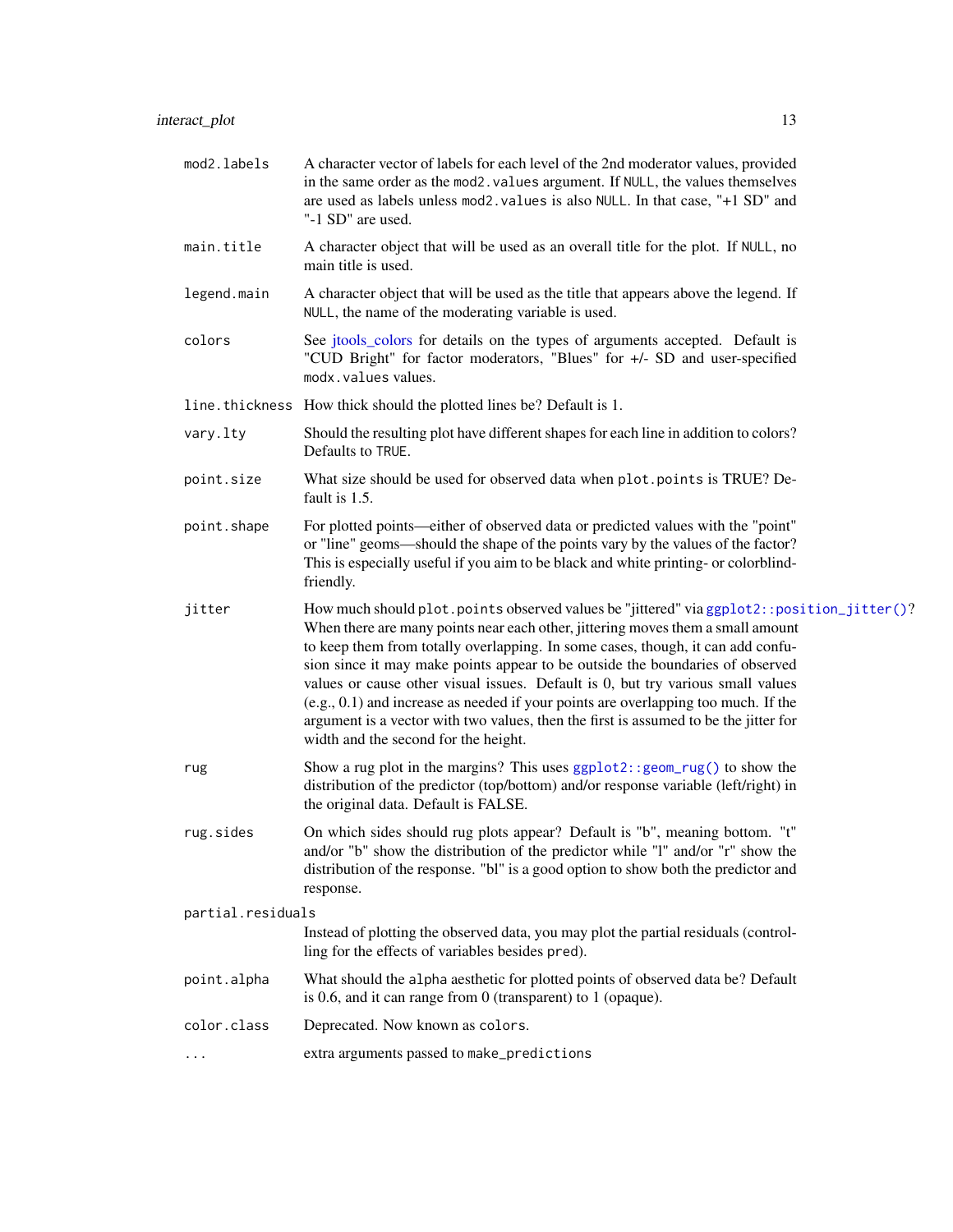<span id="page-13-0"></span>This function provides a means for plotting conditional effects for the purpose of exploring interactions in regression models.

The function is designed for two and three-way interactions. For additional terms, the effects package may be better suited to the task.

This function supports nonlinear and generalized linear models and by default will plot them on their original scale (outcome.scale = "response"). To plot them on the linear scale, use "link" for outcome.scale.

While mixed effects models from lme4 are supported, only the fixed effects are plotted. lme4 does not provide confidence intervals, so they are not supported with this function either.

Note: to use transformed predictors, e.g., log(variable), put its name in quotes or backticks in the argument.

#### *Details on how observed data are split in multi-pane plots*:

If you set plot.points = TRUE and request a multi-pane (facetted) plot either with a second moderator, linearity.check = TRUE, or facet.modx = TRUE, the observed data are split into as many groups as there are panes and plotted separately. If the moderator is a factor, then the way this happens will be very intuitive since it's obvious which values go in which pane. The rest of this section will address the case of continuous moderators.

My recommendation is that you use modx.values = "terciles" or mod2.values = "terciles" when you want to plot observed data on multi-pane plots. When you do, the data are split into three approximately equal-sized groups with the lowest third, middle third, and highest third of the data split accordingly. You can replicate this procedure using  $Hmisc$ : $cut2()$  with  $g = 3$  from the Hmisc package. Sometimes, the groups will not be equal in size because the number of observations is not divisible by 3 and/or there are multiple observations with the same value at one of the cut points.

Otherwise, a more ad hoc procedure is used to split the data. Quantiles are found for each mod2. values or modx.values value. These are not the quantiles used to split the data, however, since we want the plotted lines to represent the slope at a typical value in the group. The next step, then, is to take the mean of each pair of neighboring quantiles and use these as the cut points.

For example, if the mod2.values are at the 25th, 50th, and 75th percentiles of the distribution of the moderator, the data will be split at the 37.5th and and 62.5th percentiles. When the variable is normally distributed, this will correspond fairly closely to using terciles.

#### *Info about offsets:*

Offsets are partially supported by this function with important limitations. First of all, only a single offset per model is supported. Second, it is best in general to specify offsets with the offset argument of the model fitting function rather than in the formula. You are much more likely to have success if you provide the data used to fit the model with the data argument.

#### Value

The functions returns a ggplot object, which can be treated like a user-created plot and expanded upon as such.

# Author(s)

Jacob Long << long.1377@osu.edu>>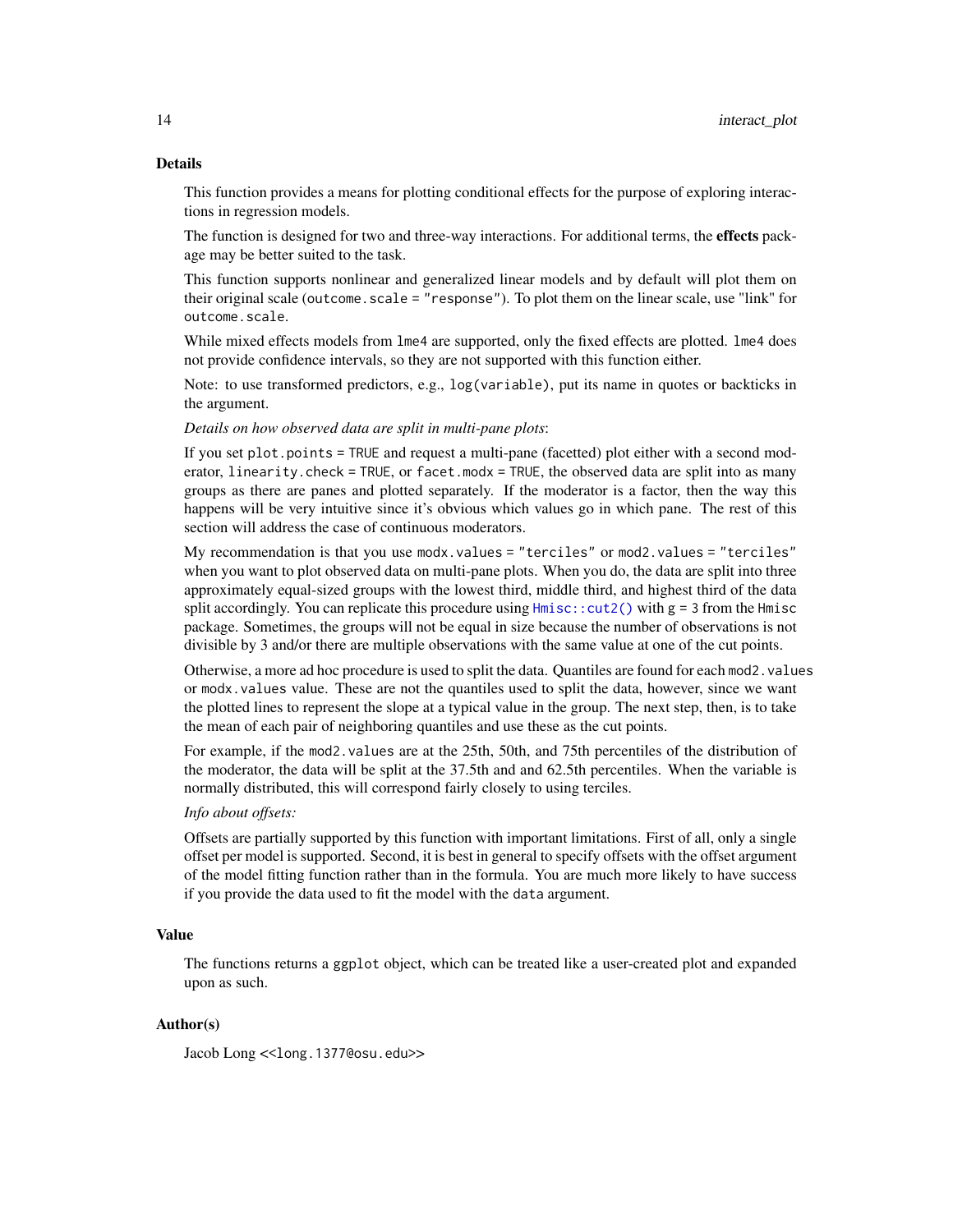#### <span id="page-14-0"></span>interact\_plot 15

#### References

Bauer, D. J., & Curran, P. J. (2005). Probing interactions in fixed and multilevel regression: Inferential and graphical techniques. *Multivariate Behavioral Research*, *40*(3), 373-400. doi: [10.1207/](https://doi.org/10.1207/s15327906mbr4003_5) [s15327906mbr4003\\_5](https://doi.org/10.1207/s15327906mbr4003_5)

Cohen, J., Cohen, P., West, S. G., & Aiken, L. S. (2003). *Applied multiple regression/correlation analyses for the behavioral sciences* (3rd ed.). Mahwah, NJ: Lawrence Erlbaum Associates, Inc.

Hainmueller, J., Mummolo, J., & Xu, Y. (2016). How much should we trust estimates from multiplicative interaction models? Simple tools to improve empirical practice. SSRN Electronic Journal. doi: [10.2139/ssrn.2739221](https://doi.org/10.2139/ssrn.2739221)

#### See Also

[plotSlopes](#page-0-0) from **rockchalk** performs a similar function, but with R's base graphics—this function is meant, in part, to emulate its features.

[sim\\_slopes](#page-23-1) performs a simple slopes analysis with a similar argument syntax to this function.

# Examples

```
# Using a fitted lm model
states <- as.data.frame(state.x77)
states$HSGrad <- states$`HS Grad`
fit <- lm(Income ~ HSGrad + Murder * Illiteracy, data = states)
interact_plot(model = fit, pred = Murder, modx = Illiteracy)
# Using interval feature
fit \leq lm(accel \sim mag \star dist, data = attenu)
interact_plot(fit, pred = mag, modx = dist, interval = TRUE,
 int.type = "confidence", int.width = .8)
# Using second moderator
fit \leq lm(Income \sim HSGrad * Murder * Illiteracy, data = states)
interact_plot(model = fit, pred = Murder, modx = Illiteracy, mod2 = HSGrad)
# With svyglm
if (requireNamespace("survey")) {
library(survey)
data(api)
dstrat \leq svydesign(id = \sim1, strata = \simstype, weights = \simpw,
                    data = apistrat, fpc = \gamma fpc)
regmodel \leq svyglm(api00 \sim ell \star meals, design = dstrat)
interact_plot(regmodel, pred = ell, modx = meals)
}
# With lme4
## Not run:
library(lme4)
data(VerbAgg)
mv <- glmer(r2 \sim Anger * mode + (1 | item), data = VerbAgg,
            family = binomial,
            control = glmerControl("bobyqa"))
```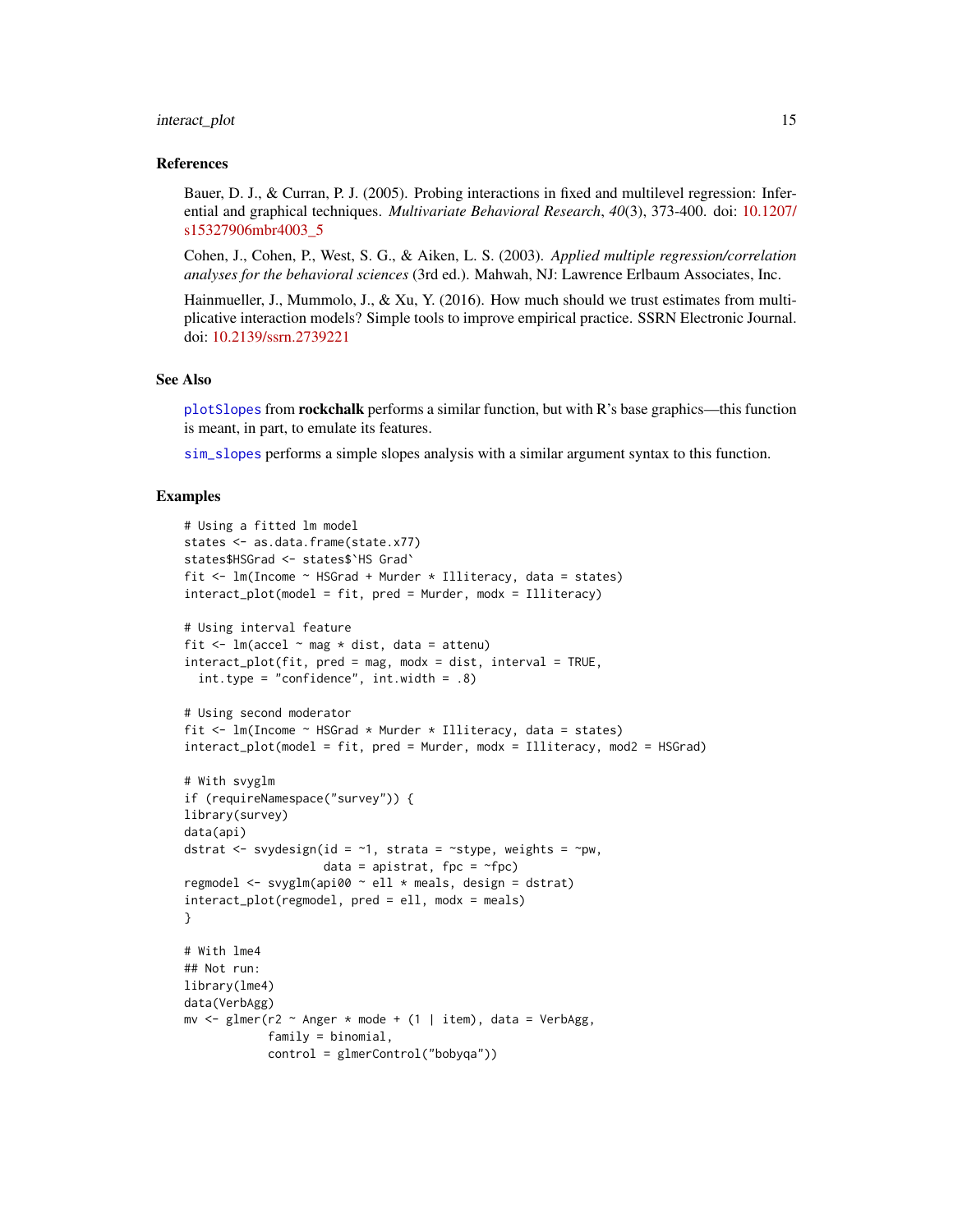```
interact_plot(mv, pred = Anger, modx = mode)
## End(Not run)
```
<span id="page-15-1"></span>johnson\_neyman *Calculate Johnson-Neyman intervals for 2-way interactions*

# Description

johnson\_neyman finds so-called "Johnson-Neyman" intervals for understanding where simple slopes are significant in the context of interactions in multiple linear regression.

# Usage

```
johnson_neyman(
 model,
 pred,
 modx,
 vmat = NULL,alpha = 0.05,
 plot = TRUE,
 control.fdr = FALSE,
 line.thickness = 0.5,
 df = "residual",
 digits = getOption("jtools-digits", 2),
 critical.t = NULL,
  sig.color = "#00BFC4",
 insig.color = "#F8766D",mod.range = NULL,
  title = "Johnson-Neyman plot"
)
```

| model | A regression model. It is tested with lm, glm, and svyglm objects, but others<br>may work as well. It should contain the interaction of interest. Be aware that just<br>because the computations work, this does not necessarily mean the procedure is<br>appropriate for the type of model you have. |
|-------|-------------------------------------------------------------------------------------------------------------------------------------------------------------------------------------------------------------------------------------------------------------------------------------------------------|
| pred  | The predictor variable involved in the interaction.                                                                                                                                                                                                                                                   |
| modx  | The moderator variable involved in the interaction.                                                                                                                                                                                                                                                   |
| vmat  | Optional. You may supply the variance-covariance matrix of the coefficients<br>yourself. This is useful if you are using robust standard errors, as you could if<br>using the <b>sandwich</b> package.                                                                                                |
| alpha | The alpha level. By default, the standard 0.05.                                                                                                                                                                                                                                                       |

<span id="page-15-0"></span>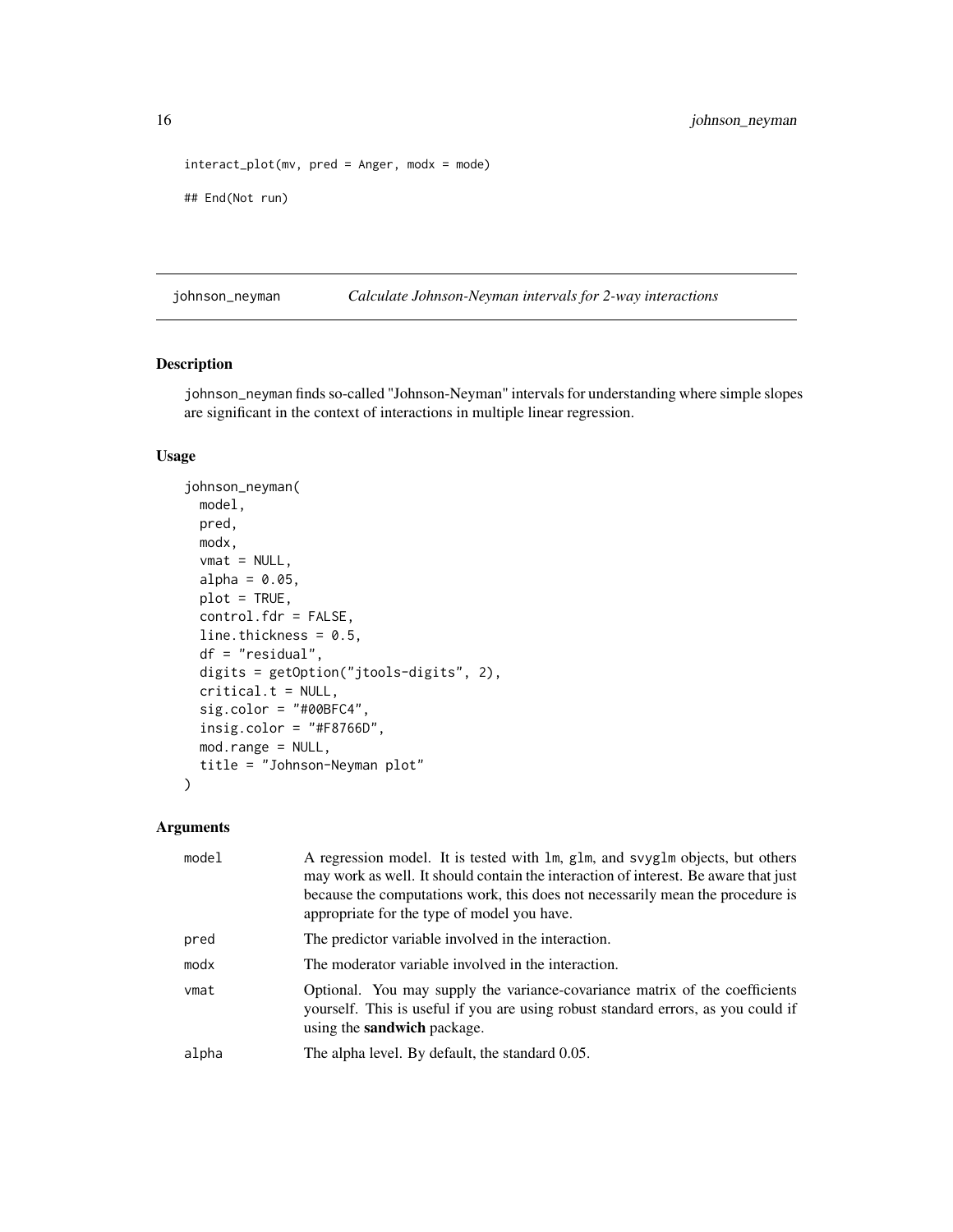| plot           | Should a plot of the results be printed? Default is TRUE. The ggplot2 object is<br>returned either way.                                                                                                                                                                                                                                                                                                                                                                                                                                |
|----------------|----------------------------------------------------------------------------------------------------------------------------------------------------------------------------------------------------------------------------------------------------------------------------------------------------------------------------------------------------------------------------------------------------------------------------------------------------------------------------------------------------------------------------------------|
| control.fdr    | Logical. Use the procedure described in Esarey $\&$ Sumner (2017) to limit the<br>false discovery rate? Default is FALSE. See details for more on this method.                                                                                                                                                                                                                                                                                                                                                                         |
| line.thickness | How thick should the predicted line be? This is passed to geom_path as the size<br>argument, but because of the way the line is created, you cannot use geom_path<br>to modify the output plot yourself.                                                                                                                                                                                                                                                                                                                               |
| df             | How should the degrees of freedom be calculated for the critical test statistic?<br>Previous versions used the large sample approximation; if alpha was .05, the<br>critical test statistic was 1.96 regardless of sample size and model complexity.<br>The default is now "residual", meaning the same degrees of freedom used to cal-<br>culate p values for regression coefficients. You may instead choose any number<br>or "normal", which reverts to the previous behavior. The argument is not used if<br>$control.fdr = TRUE.$ |
| digits         | An integer specifying the number of digits past the decimal to report in the out-<br>put. Default is 2. You can change the default number of digits for all jtools<br>functions with options ("jtools-digits" = digits) where digits is the de-<br>sired number.                                                                                                                                                                                                                                                                       |
| critical.t     | If you want to provide the critical test statistic instead relying on a normal or $t$<br>approximation, or the control. fdr calculation, you can give that value here.<br>This allows you to use other methods for calculating it.                                                                                                                                                                                                                                                                                                     |
| sig.color      | Sets the color for areas of the Johnson-Neyman plot where the slope of the<br>moderator is significant at the specified level. "black" can be a good choice<br>for greyscale publishing.                                                                                                                                                                                                                                                                                                                                               |
| insig.color    | Sets the color for areas of the Johnson-Neyman plot where the slope of the<br>moderator is insignificant at the specified level. "grey" can be a good choice<br>for greyscale publishing.                                                                                                                                                                                                                                                                                                                                              |
| mod.range      | The range of values of the moderator (the x-axis) to plot. By default, this goes<br>from one standard deviation below the observed range to one standard deviation<br>above the observed range and the observed range is highlighted on the plot. You<br>could instead choose to provide the actual observed minimum and maximum, in<br>which case the range of the observed data is not highlighted in the plot. Provide<br>the range as a vector, e.g., $c(0, 10)$ .                                                                 |
| title          | The plot title. "Johnson-Neyman plot" by default.                                                                                                                                                                                                                                                                                                                                                                                                                                                                                      |

The interpretation of the values given by this function is important and not always immediately intuitive. For an interaction between a predictor variable and moderator variable, it is often the case that the slope of the predictor is statistically significant at only some values of the moderator. For example, perhaps the effect of your predictor is only significant when the moderator is set at some high value.

The Johnson-Neyman interval provides the two values of the moderator at which the slope of the predictor goes from non-significant to significant. Usually, the predictor's slope is only significant *outside* of the range given by the function. The output of this function will make it clear either way.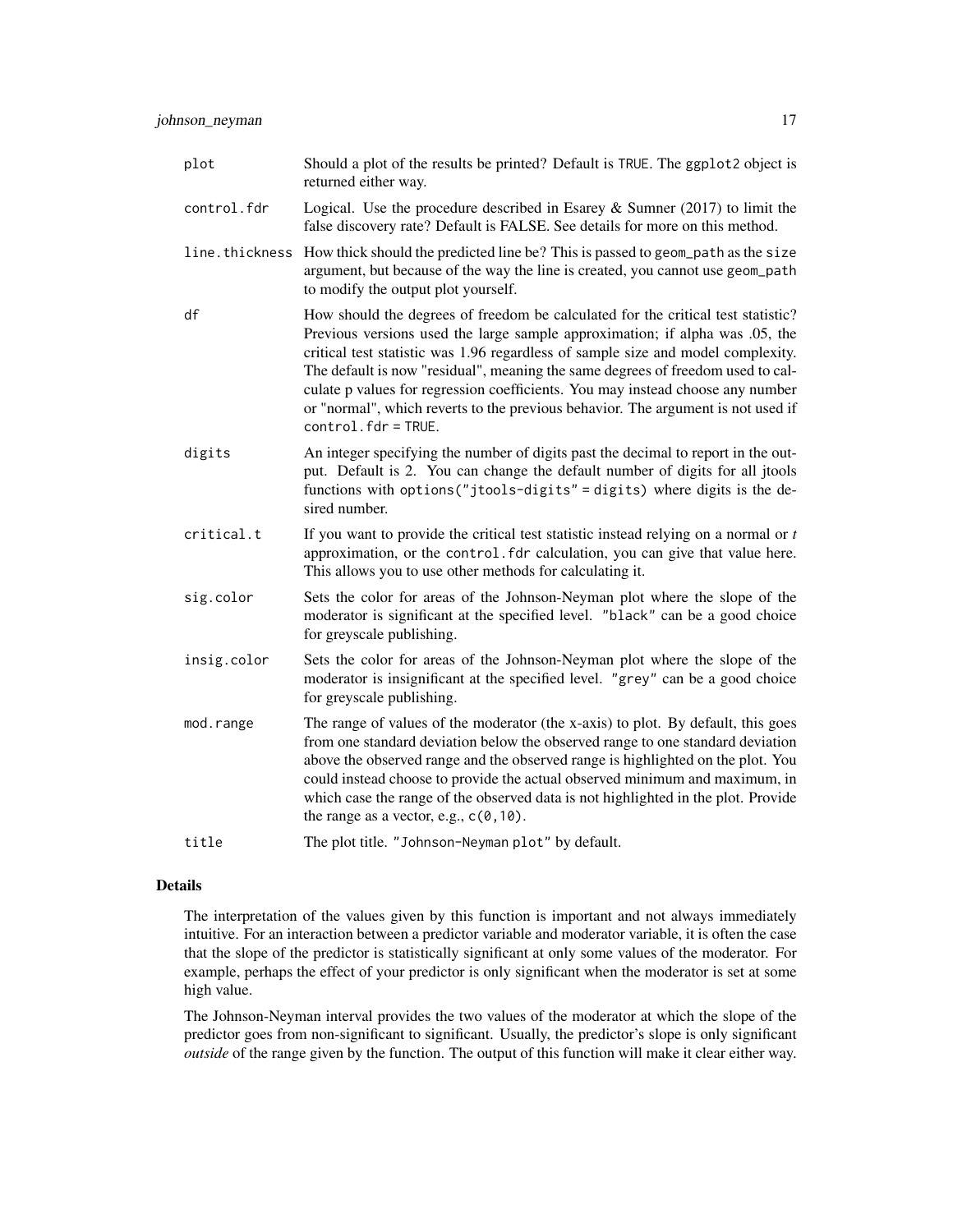One weakness of this method of probing interactions is that it is analogous to making multiple comparisons without any adjustment to the alpha level. Esarey & Sumner (2017) proposed a method for addressing this, which is implemented in the interactionTest package. This function implements that procedure with modifications to the interactionTest code (that package is not required to use this function). If you set control.fdr = TRUE, an alternative *t* statistic will be calculated based on your specified alpha level and the data. This will always be a more conservative test than when control.fdr = FALSE. The printed output will report the calculated critical  $t$  statistic.

This technique is not easily ported to 3-way interaction contexts. You could, however, look at the J-N interval at two different levels of a second moderator. This does forgo a benefit of the J-N technique, which is not having to pick arbitrary points. If you want to do this, just use the [sim\\_slopes](#page-23-1) function's ability to handle 3-way interactions and request Johnson-Neyman intervals for each.

#### Value

| bounds | The two numbers that make up the interval.                                                                                                        |
|--------|---------------------------------------------------------------------------------------------------------------------------------------------------|
| cbands | A dataframe with predicted values of the predictor's slope and lower/upper<br>bounds of confidence bands if you would like to make your own plots |
| plot   | The ggplot object used for plotting. You can tweak the plot like you could any<br>other from ggplot.                                              |

# Author(s)

Jacob Long << long.1377@osu.edu>>

# References

Bauer, D. J., & Curran, P. J. (2005). Probing interactions in fixed and multilevel regression: Inferential and graphical techniques. *Multivariate Behavioral Research*, *40*(3), 373-400. doi: [10.1207/](https://doi.org/10.1207/s15327906mbr4003_5) [s15327906mbr4003\\_5](https://doi.org/10.1207/s15327906mbr4003_5)

Esarey, J., & Sumner, J. L. (2017). Marginal effects in interaction models: Determining and controlling the false positive rate. Comparative Political Studies, 1–33. Advance online publication. doi: [10.1177/0010414017730080](https://doi.org/10.1177/0010414017730080)

Johnson, P.O. & Fay, L.C. (1950). The Johnson-Neyman technique, its theory and application. *Psychometrika*, *15*, 349-367. doi: [10.1007/BF02288864](https://doi.org/10.1007/BF02288864)

#### See Also

Other interaction tools: [probe\\_interaction\(](#page-19-1)), [sim\\_margins\(](#page-20-1)), [sim\\_slopes\(](#page-23-1))

# Examples

```
# Using a fitted lm model
states <- as.data.frame(state.x77)
states$HSGrad <- states$`HS Grad`
fit <- lm(Income ~ HSGrad + Murder*Illiteracy,
 data = states)
johnson_neyman(model = fit, pred = Murder,
 modx = Illiteracy)
```
<span id="page-17-0"></span>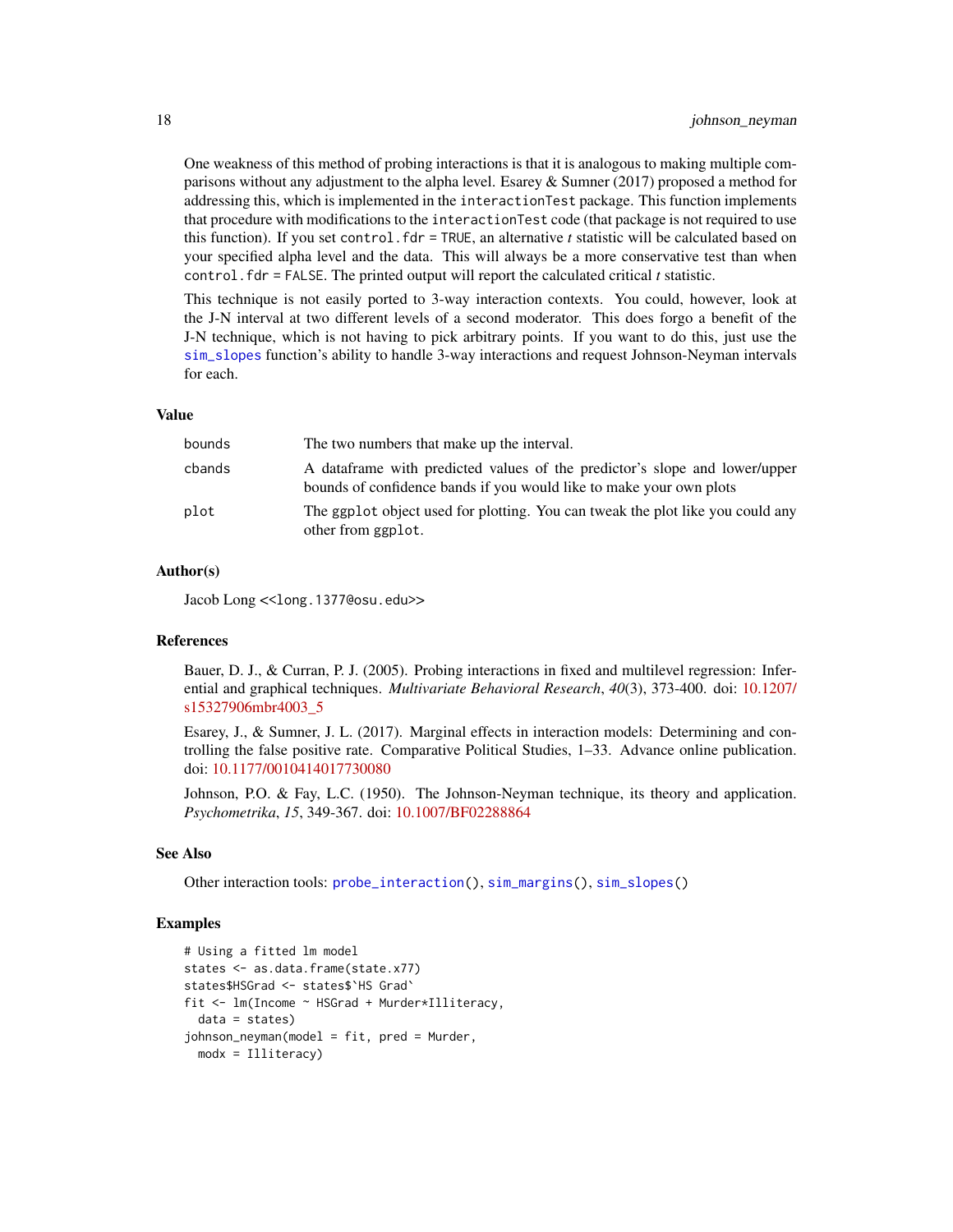<span id="page-18-0"></span>plot.sim\_margins *Plot coefficients from simple slopes analysis*

# Description

This creates a coefficient plot to visually summarize the results of simple slopes analysis.

# Usage

```
## S3 method for class 'sim_margins'
plot(x, \ldots)
```
# Arguments

|          | A sim_margins() object.                  |
|----------|------------------------------------------|
| $\cdots$ | arguments passed to jtools::plot_coefs() |

| plot.sim_slopes | Plot coefficients from simple slopes analysis |  |
|-----------------|-----------------------------------------------|--|
|                 |                                               |  |

# Description

This creates a coefficient plot to visually summarize the results of simple slopes analysis.

# Usage

```
## S3 method for class 'sim_slopes'
plot(x, \ldots)
```

|                         | A sim_slopes() object.                   |
|-------------------------|------------------------------------------|
| $\cdot$ $\cdot$ $\cdot$ | arguments passed to jtools::plot_coefs() |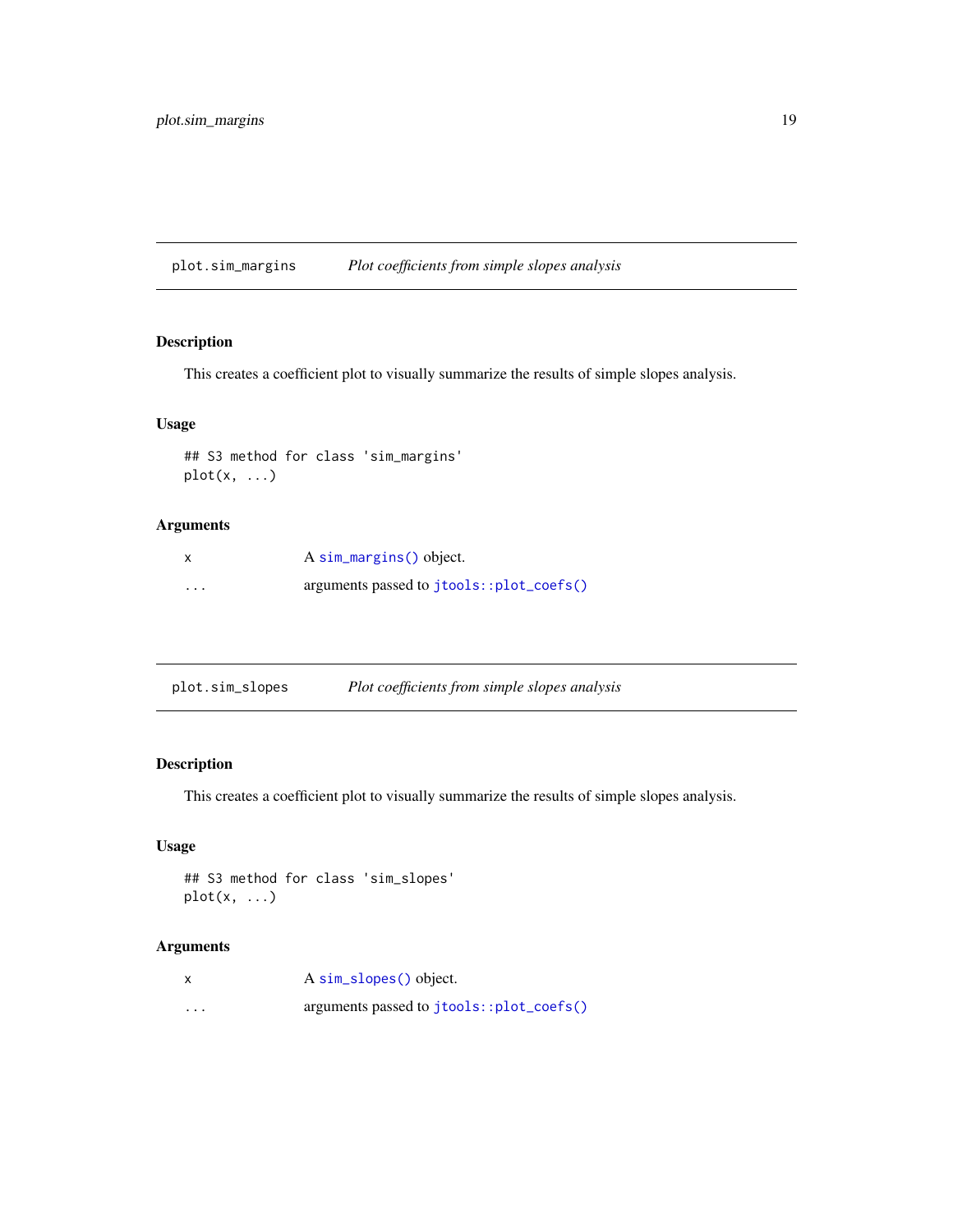<span id="page-19-1"></span><span id="page-19-0"></span>

# Description

probe\_interaction is a convenience function that allows users to call both [sim\\_slopes](#page-23-1) and [interact\\_plot](#page-8-1) with a single call.

#### Usage

probe\_interaction(model, pred, modx, mod2 = NULL, ...)

# Arguments

| model            | A regression model. The function is tested with lm, glm, svyglm, merMod, rq,<br>brmsfit, stanreg models. Models from other classes may work as well but are<br>not officially supported. The model should include the interaction of interest. |
|------------------|------------------------------------------------------------------------------------------------------------------------------------------------------------------------------------------------------------------------------------------------|
| pred             | The name of the predictor variable involved in the interaction. This can be a<br>bare name or string. Note that it is evaluated using r lang, so programmers can<br>use the !! syntax to pass variables instead of the verbatim names.         |
| modx             | The name of the moderator variable involved in the interaction. This can be a<br>bare name or string. The same rlang proviso applies as with pred.                                                                                             |
| mod <sub>2</sub> | Optional. The name of the second moderator variable involved in the interaction.<br>This can be a bare name or string. The same r lang proviso applies as with pred.                                                                           |
|                  | Other arguments accepted by sim_slopes and interact_plot                                                                                                                                                                                       |

# Details

This function simply merges the nearly-equivalent arguments needed to call both [sim\\_slopes](#page-23-1) and [interact\\_plot](#page-8-1) without the need for re-typing their common arguments. Note that each function is called separately and they re-fit a separate model for each level of each moderator; therefore, the runtime may be considerably longer than the original model fit. For larger models, this is worth keeping in mind.

Sometimes, you may want different parameters when doing simple slopes analysis compared to when plotting interaction effects. For instance, it is often easier to interpret the regression output when variables are standardized; but plots are often easier to understand when the variables are in their original units of measure.

probe\_interaction does not support providing different arguments to each function. If that is needed, use sim\_slopes and interact\_plot directly.

#### Value

| simslopes    | The sim_slopes object created.              |
|--------------|---------------------------------------------|
| interactplot | The ggplot object created by interact_plot. |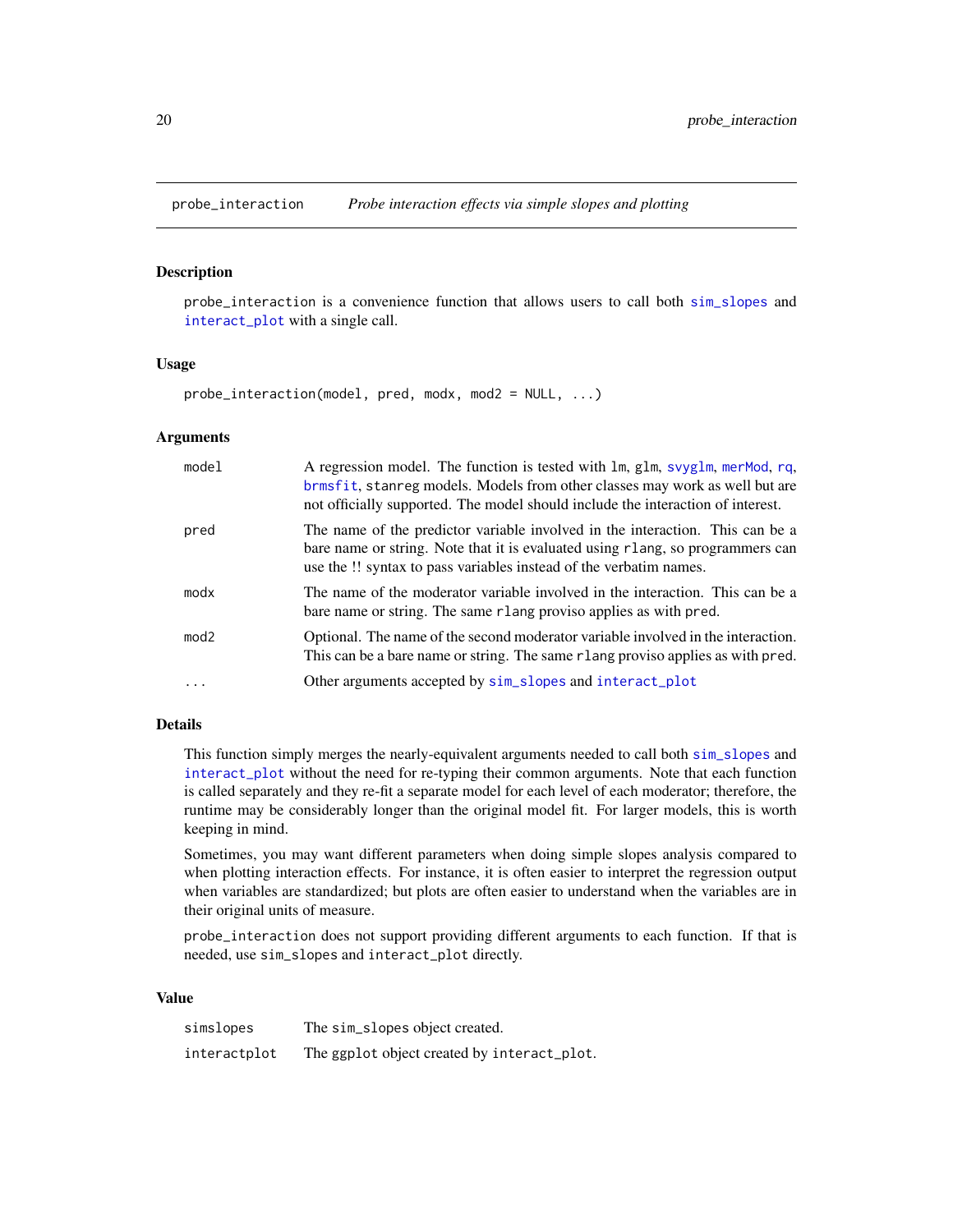#### <span id="page-20-0"></span>sim\_margins 21

# Author(s)

Jacob Long << long.1377@osu.edu>>

#### See Also

Other interaction tools: [johnson\\_neyman\(](#page-15-1)), [sim\\_margins\(](#page-20-1)), [sim\\_slopes\(](#page-23-1))

# Examples

```
# Using a fitted model as formula input
fiti <- lm(Income ~ Frost + Murder * Illiteracy,
 data=as.data.frame(state.x77))
probe_interaction(model = fiti, pred = Murder, modx = Illiteracy,
                  modx.values = "plus-minus")
# 3-way interaction
fiti3 <- lm(Income ~ Frost * Murder * Illiteracy,
 data=as.data.frame(state.x77))
probe_interaction(model = fiti3, pred = Murder, modx = Illiteracy,
                  mod2 = Frost, mod2.values = "plus-minus")
# With svyglm
if (requireNamespace("survey")) {
library(survey)
data(api)
dstrat \leq svydesign(id = \sim1, strata = \simstype, weights = \simpw,
                    data = apistrat, fpc = -fpc)
regmodel <- svyglm(api00 ~ ell * meals + sch.wide, design = dstrat)
probe_interaction(model = regmodel, pred = ell, modx = meals,
                  modx.values = "plus-minus", cond.int = TRUE)
# 3-way with survey and factor input
regmodel3 <- svyglm(api00 ~ ell * meals * sch.wide, design = dstrat)
probe_interaction(model = regmodel3, pred = ell, modx = meals,
                 mod2 = sch.wide)
# Can try different configurations of 1st vs 2nd mod
probe_interaction(model = regmodel3, pred = ell, modx = sch.wide,
                  mod2 = meals)}
```
<span id="page-20-1"></span>sim\_margins *Perform a simple margins analysis.*

#### Description

sim\_margins conducts a simple margins analysis for the purposes of understanding two- and threeway interaction effects in linear regression.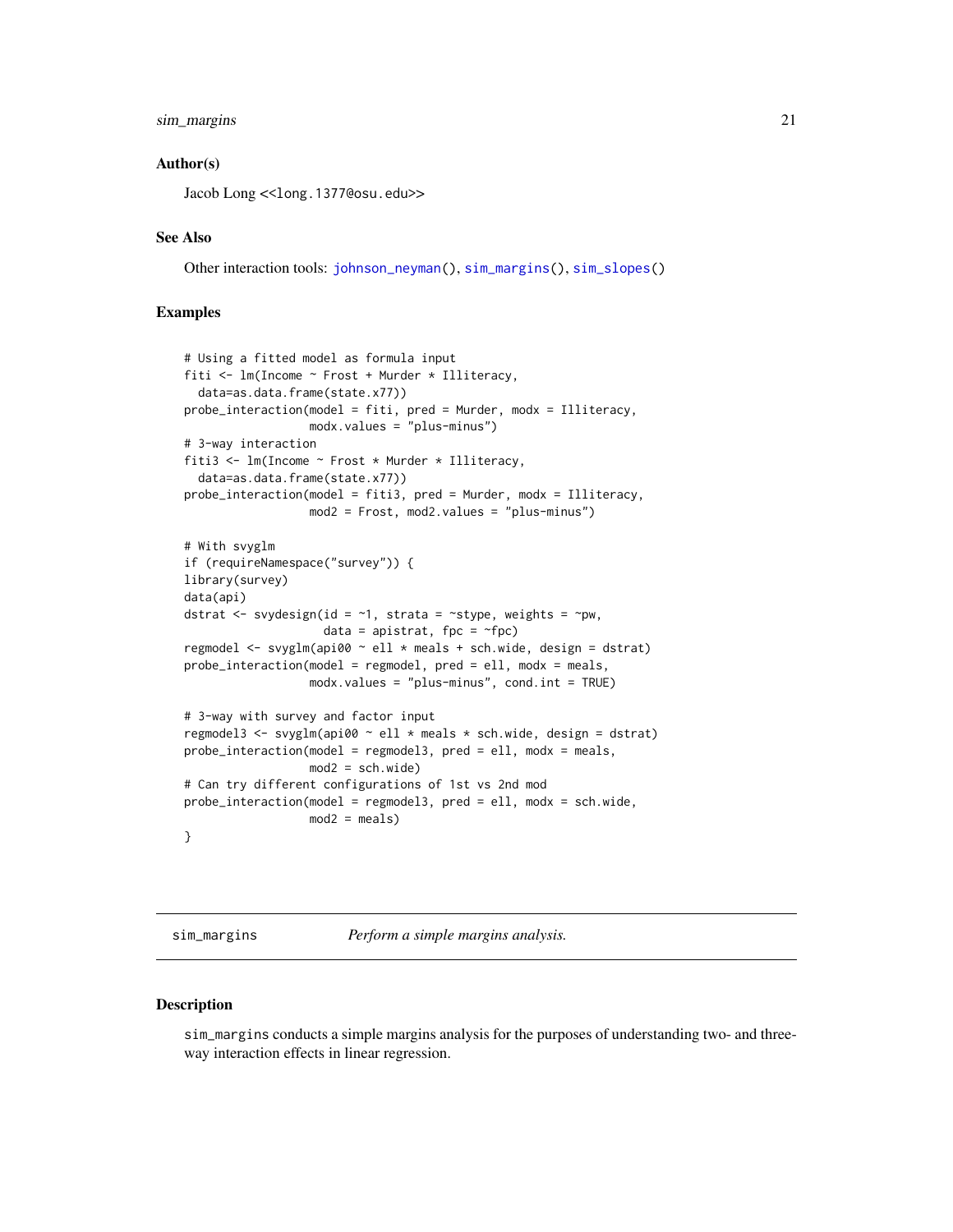# Usage

```
sim_margins(
 model,
 pred,
 modx,
 mod2 = NULL,modx.values = NULL,
 mod2.values = NULL,
 data = NULL,cond.int = FALSE,
 vce = c("delta", "simulation", "bootstrap", "none"),
  iterations = 1000,
  digits = getOption("jtools-digits", default = 2),
 pvals = TRUE,confint = FALSE,
 ci.width = 0.95,cluster = NULL,
 modx.labels = NULL,
 mod2.labels = NULL,
  ...
\mathcal{L}
```
# Arguments

| model            | A regression model. The function is tested with lm, glm, svyglm, merMod, rq,<br>brmsfit, stanreg models. Models from other classes may work as well but are<br>not officially supported. The model should include the interaction of interest.                                                                                                                                                                         |
|------------------|------------------------------------------------------------------------------------------------------------------------------------------------------------------------------------------------------------------------------------------------------------------------------------------------------------------------------------------------------------------------------------------------------------------------|
| pred             | The name of the predictor variable involved in the interaction. This can be a<br>bare name or string. Note that it is evaluated using rlang, so programmers can<br>use the !! syntax to pass variables instead of the verbatim names.                                                                                                                                                                                  |
| modx             | The name of the moderator variable involved in the interaction. This can be a<br>bare name or string. The same rlang proviso applies as with pred.                                                                                                                                                                                                                                                                     |
| mod <sub>2</sub> | Optional. The name of the second moderator variable involved in the interaction.<br>This can be a bare name or string. The same rlang proviso applies as with pred.                                                                                                                                                                                                                                                    |
| modx.values      | For which values of the moderator should lines be plotted? There are two basic<br>options:                                                                                                                                                                                                                                                                                                                             |
|                  | • A vector of values (e.g., $c(1, 2, 3)$ )                                                                                                                                                                                                                                                                                                                                                                             |
|                  | • A single argument asking to calculate a set of values. See details below.                                                                                                                                                                                                                                                                                                                                            |
|                  | Default is NULL. If NULL (or mean-plus-minus), then the customary +/- 1 stan-<br>dard deviation from the mean as well as the mean itself are used for continuous<br>moderators. If "plus-minus", plots lines when the moderator is at $+/-1$ stan-<br>dard deviation without the mean. You may also choose "terciles" to split the<br>data into equally-sized groups and choose the point at the mean of each of those |
|                  | groups.                                                                                                                                                                                                                                                                                                                                                                                                                |
|                  | If the mederator is a fector verights and mody uslues is NHL seek lavel of                                                                                                                                                                                                                                                                                                                                             |

If the moderator is a factor variable and modx.values is NULL, each level of the factor is included. You may specify any subset of the factor levels (e.g.,

<span id="page-21-0"></span>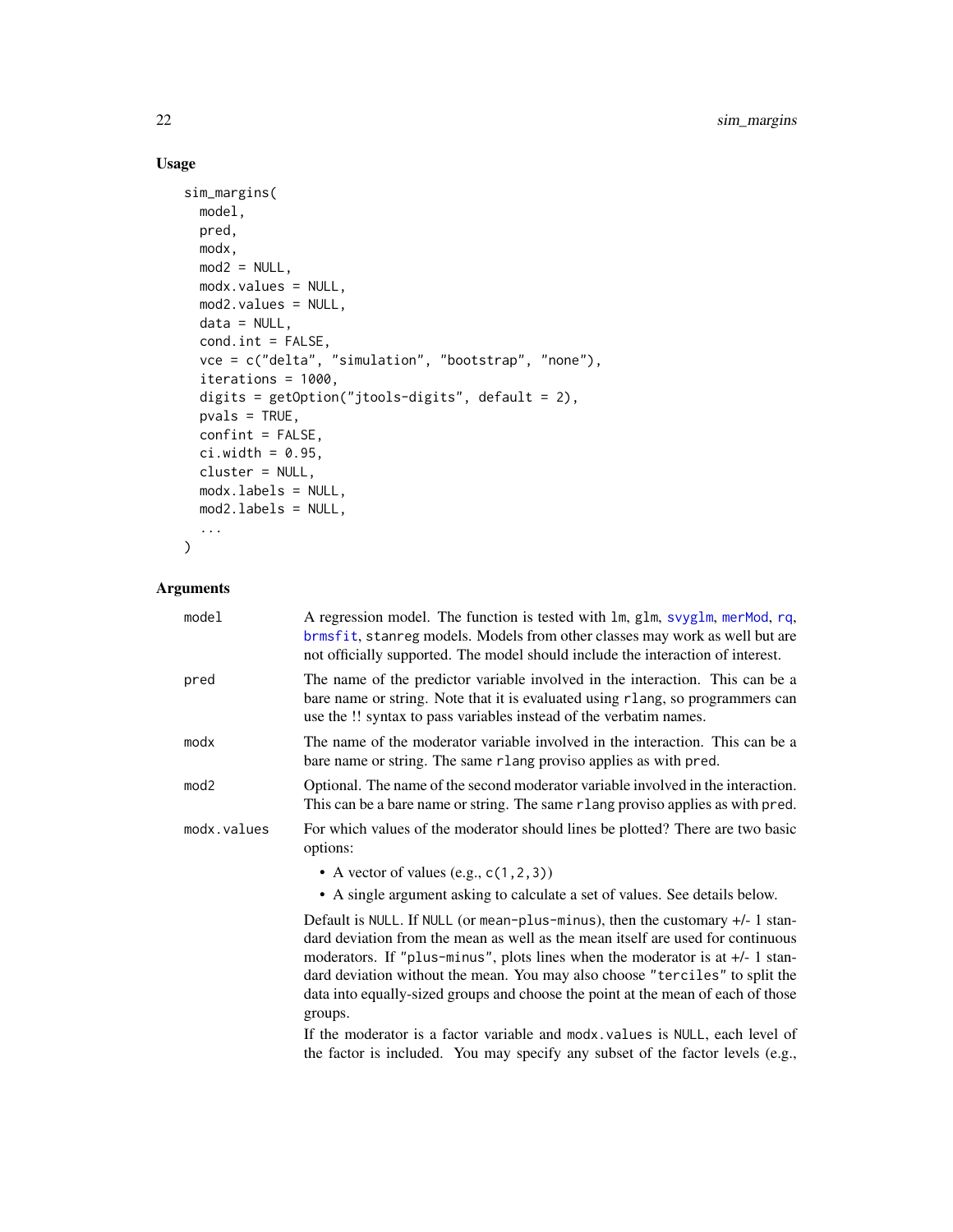|             | c("Level 1", "Level 3")) as long as there is more than 1. The levels will be<br>plotted in the order you provide them, so this can be used to reorder levels as<br>well.                                                                                                                                                                                                                                                                                                                                                   |
|-------------|----------------------------------------------------------------------------------------------------------------------------------------------------------------------------------------------------------------------------------------------------------------------------------------------------------------------------------------------------------------------------------------------------------------------------------------------------------------------------------------------------------------------------|
| mod2.values | For which values of the second moderator should the plot be facetted by? That<br>is, there will be a separate plot for each level of this moderator. Defaults are the<br>same as modx.values.                                                                                                                                                                                                                                                                                                                              |
| data        | Optional, default is NULL. You may provide the data used to fit the model. This<br>can be a better way to get mean values for centering and can be crucial for mod-<br>els with variable transformations in the formula (e.g., $log(x)$ ) or polynomial<br>terms (e.g., $poly(x, 2)$ ). You will see a warning if the function detects prob-<br>lems that would likely be solved by providing the data with this argument and<br>the function will attempt to retrieve the original data from the global environ-<br>ment. |
| cond.int    | Should conditional intercepts be printed in addition to the slopes? Default is<br>FALSE.                                                                                                                                                                                                                                                                                                                                                                                                                                   |
| vce         | A character string indicating the type of estimation procedure to use for esti-<br>mating variances. The default ("delta") uses the delta method. Alternatives are<br>"bootstrap", which uses bootstrap estimation, or "simulation", which averages<br>across simulations drawn from the joint sampling distribution of model coeffi-<br>cients. The latter two are extremely time intensive.                                                                                                                              |
| iterations  | If $vec =$ "bootstrap", the number of bootstrap iterations. If $vec =$ "simulation",<br>the number of simulated effects to draw. Ignored otherwise.                                                                                                                                                                                                                                                                                                                                                                        |
| digits      | An integer specifying the number of digits past the decimal to report in the out-<br>put. Default is 2. You can change the default number of digits for all jtools<br>functions with options ("jtools-digits" = digits) where digits is the de-<br>sired number.                                                                                                                                                                                                                                                           |
| pvals       | Show p values? If FALSE, these are not printed. Default is TRUE.                                                                                                                                                                                                                                                                                                                                                                                                                                                           |
| confint     | Show confidence intervals instead of standard errors? Default is FALSE.                                                                                                                                                                                                                                                                                                                                                                                                                                                    |
| ci.width    | A number between 0 and 1 that signifies the width of the desired confidence in-<br>terval. Default is .95, which corresponds to a 95% confidence interval. Ignored<br>$if conflict = FALSE.$                                                                                                                                                                                                                                                                                                                               |
| cluster     | For clustered standard errors, provide the column name of the cluster variable in<br>the input data frame (as a string). Alternately, provide a vector of clusters.                                                                                                                                                                                                                                                                                                                                                        |
| modx.labels | A character vector of labels for each level of the moderator values, provided in<br>the same order as the modx. values argument. If NULL, the values themselves<br>are used as labels unless modx, values is also NULL. In that case, "+1 SD" and<br>"-1 SD" are used.                                                                                                                                                                                                                                                     |
| mod2.labels | A character vector of labels for each level of the 2nd moderator values, provided<br>in the same order as the mod2. values argument. If NULL, the values themselves<br>are used as labels unless mod2. values is also NULL. In that case, "+1 SD" and<br>"-1 SD" are used.                                                                                                                                                                                                                                                 |
| .           | ignored.                                                                                                                                                                                                                                                                                                                                                                                                                                                                                                                   |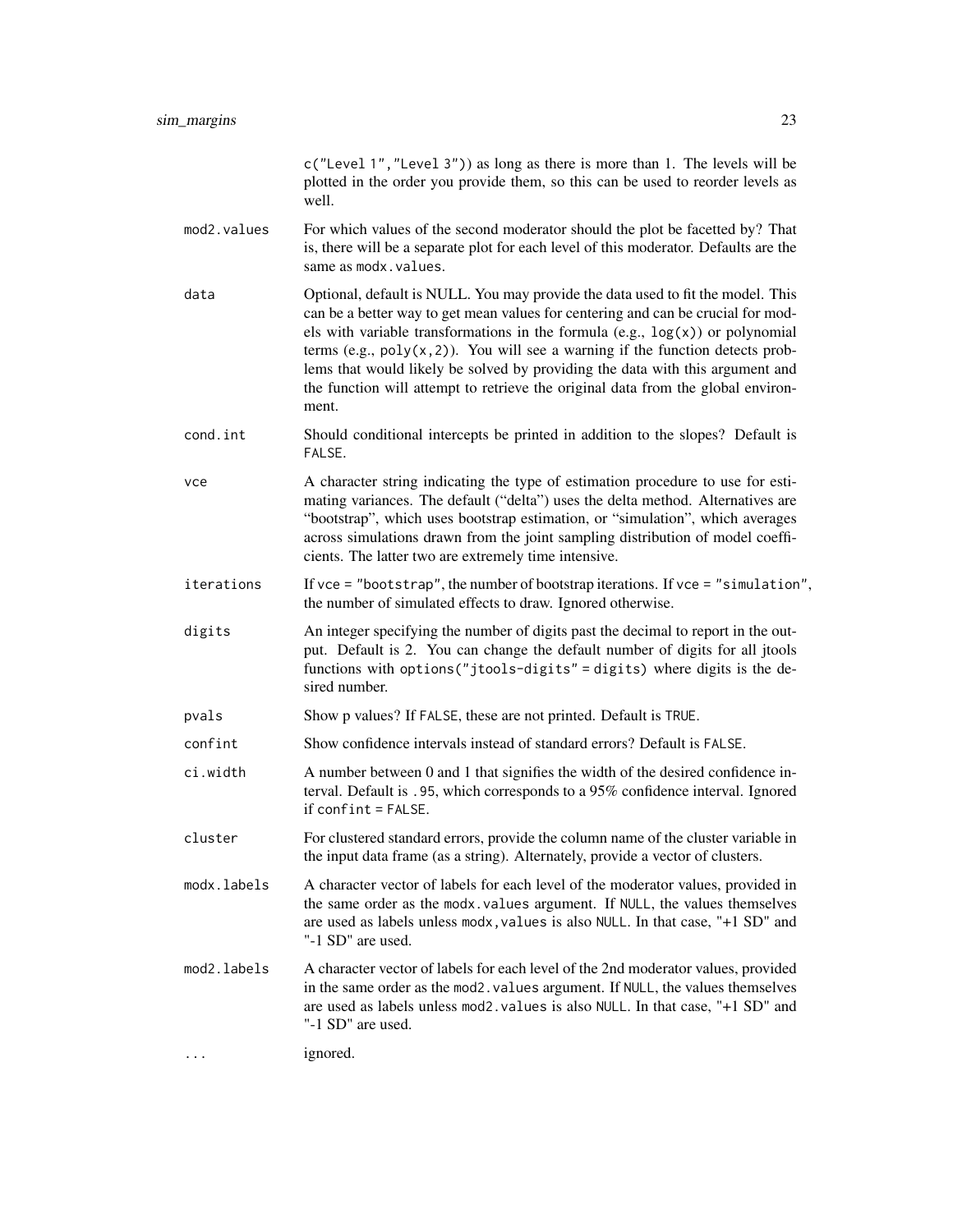<span id="page-23-0"></span>This allows the user to perform a simple margins analysis for the purpose of probing interaction effects in a linear regression. Two- and three-way interactions are supported, though one should be warned that three-way interactions are not easy to interpret in this way.

The function is tested with lm, glm, svyglm, and merMod inputs. Others may work as well, but are not tested. In all but the linear model case, be aware that not all the assumptions applied to simple slopes analysis apply.

# Value

A list object with the following components:

| slopes      | A table of coefficients for the focal predictor at each value of the moderator |
|-------------|--------------------------------------------------------------------------------|
| ints        | A table of coefficients for the intercept at each value of the moderator       |
| modx.values | The values of the moderator used in the analysis                               |

# Author(s)

Jacob Long << long.1377@osu.edu>>

# References

Bauer, D. J., & Curran, P. J. (2005). Probing interactions in fixed and multilevel regression: Inferential and graphical techniques. *Multivariate Behavioral Research*, *40*(3), 373-400. doi: [10.1207/](https://doi.org/10.1207/s15327906mbr4003_5) [s15327906mbr4003\\_5](https://doi.org/10.1207/s15327906mbr4003_5)

Cohen, J., Cohen, P., West, S. G., & Aiken, L. S. (2003). *Applied multiple regression/correlation analyses for the behavioral sciences* (3rd ed.). Mahwah, NJ: Lawrence Erlbaum Associates, Inc.

Hanmer, M. J., & Kalkan, K. O. (2013). Behind the curve: Clarifying the best approach to calculating predicted probabilities and marginal effects from limited dependent variable models. *American Journal of Political Science*, *57*, 263–277. doi: [10.1111/j.15405907.2012.00602.x](https://doi.org/10.1111/j.1540-5907.2012.00602.x)

# See Also

# [margins::margins\(\)](#page-0-0)

Other interaction tools: [johnson\\_neyman\(](#page-15-1)), [probe\\_interaction\(](#page-19-1)), [sim\\_slopes\(](#page-23-1))

<span id="page-23-1"></span>sim\_slopes *Perform a simple slopes analysis.*

#### **Description**

sim\_slopes conducts a simple slopes analysis for the purposes of understanding two- and threeway interaction effects in linear regression.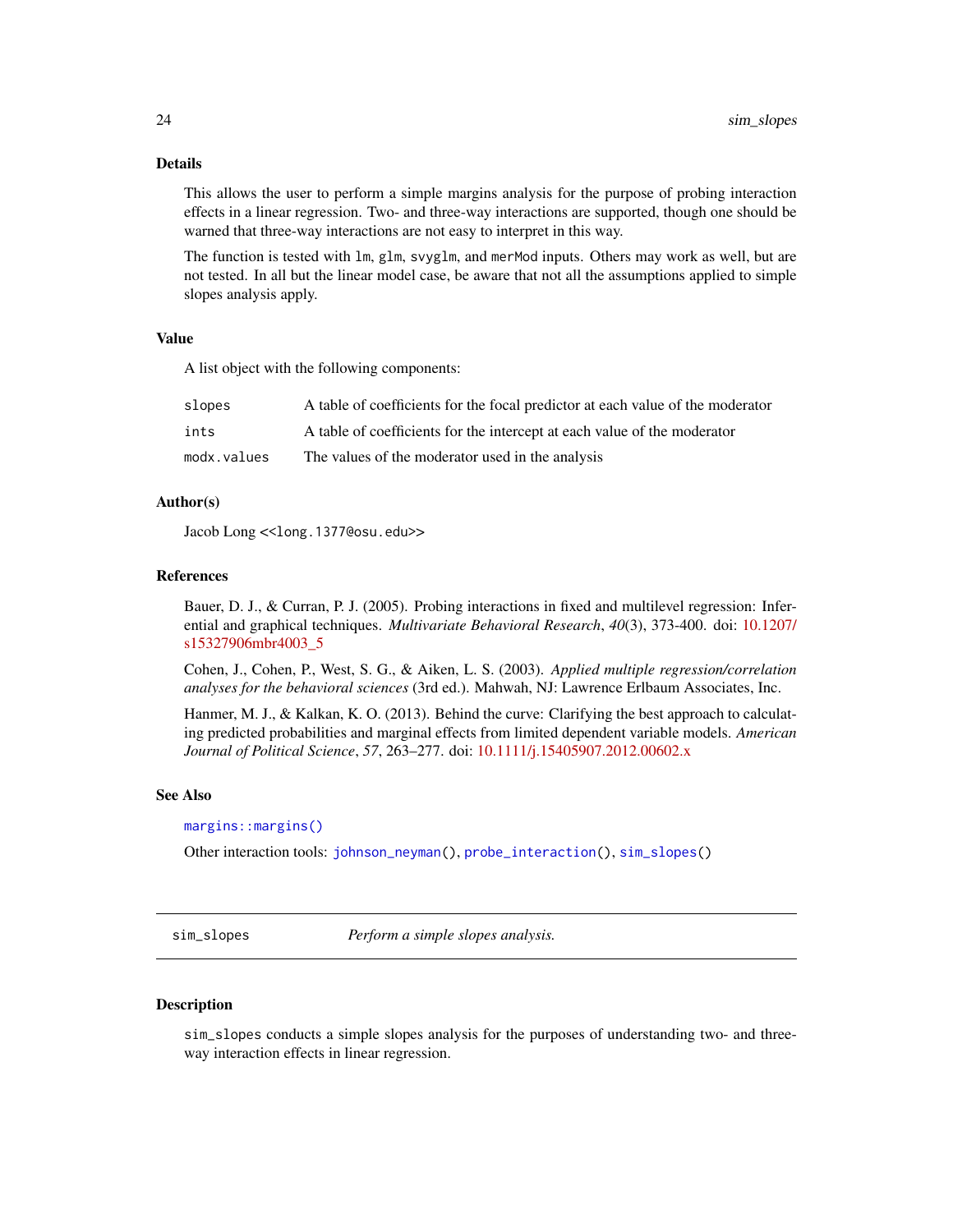<span id="page-24-0"></span>sim\_slopes 25

# Usage

```
sim_slopes(
 model,
 pred,
 modx,
 mod2 = NULL,modx.values = NULL,
 mod2.values = NULL,
  centered = "all",data = NULL,
  cond.int = FALSE,johnson_neyman = TRUE,
  jnplot = FALSE,
  jnalpha = 0.05,robust = FALSE,digits = getOption("jtools-digits", default = 2),
 pvals = TRUE,
 confint = FALSE,
  ci.width = <math>0.95</math>,cluster = NULL,
 modx.labels = NULL,
 mod2.labels = NULL,
 v.cov = NULL,v.cov.args = NULL,
  ...
```
# Arguments

)

| model       | A regression model. The function is tested with lm, glm, svyglm, merMod, rq,<br>brmsfit, stanreg models. Models from other classes may work as well but are<br>not officially supported. The model should include the interaction of interest. |
|-------------|------------------------------------------------------------------------------------------------------------------------------------------------------------------------------------------------------------------------------------------------|
| pred        | The name of the predictor variable involved in the interaction. This can be a<br>bare name or string. Note that it is evaluated using r lang, so programmers can<br>use the !! syntax to pass variables instead of the verbatim names.         |
| modx        | The name of the moderator variable involved in the interaction. This can be a<br>bare name or string. The same rlang proviso applies as with pred.                                                                                             |
| mod2        | Optional. The name of the second moderator variable involved in the interaction.<br>This can be a bare name or string. The same r lang proviso applies as with pred.                                                                           |
| modx.values | For which values of the moderator should lines be plotted? There are two basic<br>options:                                                                                                                                                     |
|             | • A vector of values (e.g., $c(1, 2, 3)$ )<br>• A single argument asking to calculate a set of values. See details below.                                                                                                                      |
|             |                                                                                                                                                                                                                                                |

Default is NULL. If NULL (or mean-plus-minus), then the customary +/- 1 standard deviation from the mean as well as the mean itself are used for continuous moderators. If "plus-minus", plots lines when the moderator is at +/- 1 standard deviation without the mean. You may also choose "terciles" to split the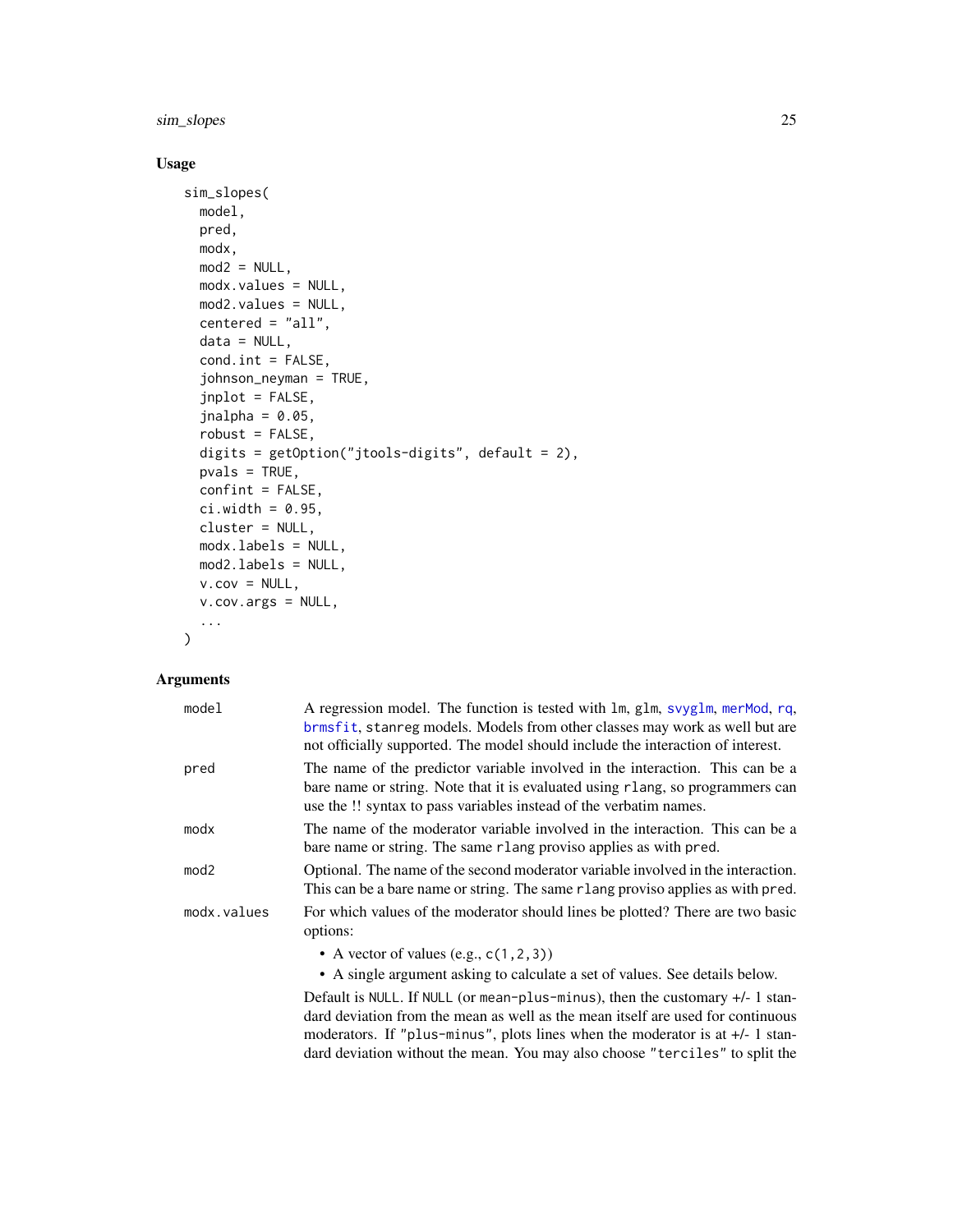<span id="page-25-0"></span>data into equally-sized groups and choose the point at the mean of each of those groups.

If the moderator is a factor variable and modx.values is NULL, each level of the factor is included. You may specify any subset of the factor levels (e.g., c("Level 1","Level 3")) as long as there is more than 1. The levels will be plotted in the order you provide them, so this can be used to reorder levels as well.

- mod2. values For which values of the second moderator should the plot be facetted by? That is, there will be a separate plot for each level of this moderator. Defaults are the same as modx.values.
- centered A vector of quoted variable names that are to be mean-centered. If "all", all non-focal predictors as well as the pred variable are centered. You may instead pass a character vector of variables to center. User can also use "none" to base all predictions on variables set at 0. The response variable, modx, and mod2 variables are never centered.
- data Optional, default is NULL. You may provide the data used to fit the model. This can be a better way to get mean values for centering and can be crucial for models with variable transformations in the formula (e.g.,  $log(x)$ ) or polynomial terms (e.g.,  $poly(x, 2)$ ). You will see a warning if the function detects problems that would likely be solved by providing the data with this argument and the function will attempt to retrieve the original data from the global environment.
- cond.int Should conditional intercepts be printed in addition to the slopes? Default is FALSE.
- johnson\_neyman Should the Johnson-Neyman interval be calculated? Default is TRUE. This can be performed separately with [johnson\\_neyman](#page-15-1).
- jnplot Should the Johnson-Neyman interval be plotted as well? Default is FALSE.
- jnalpha What should the alpha level be for the Johnson-Neyman interval? Default is .05, which corresponds to a 95% confidence interval.
- robust Should robust standard errors be used to find confidence intervals for supported models? Default is FALSE, but you should specify the type of sandwich standard errors if you'd like to use them (i.e., "HC0", "HC1", and so on). If TRUE, defaults to "HC3" standard errors.
- digits An integer specifying the number of digits past the decimal to report in the output. Default is 2. You can change the default number of digits for all jtools functions with options("jtools-digits" = digits) where digits is the desired number.
- pvals Show p values? If FALSE, these are not printed. Default is TRUE.
- confint Show confidence intervals instead of standard errors? Default is FALSE.
- ci.width A number between 0 and 1 that signifies the width of the desired confidence interval. Default is .95, which corresponds to a 95% confidence interval. Ignored if confint = FALSE.
- cluster For clustered standard errors, provide the column name of the cluster variable in the input data frame (as a string). Alternately, provide a vector of clusters.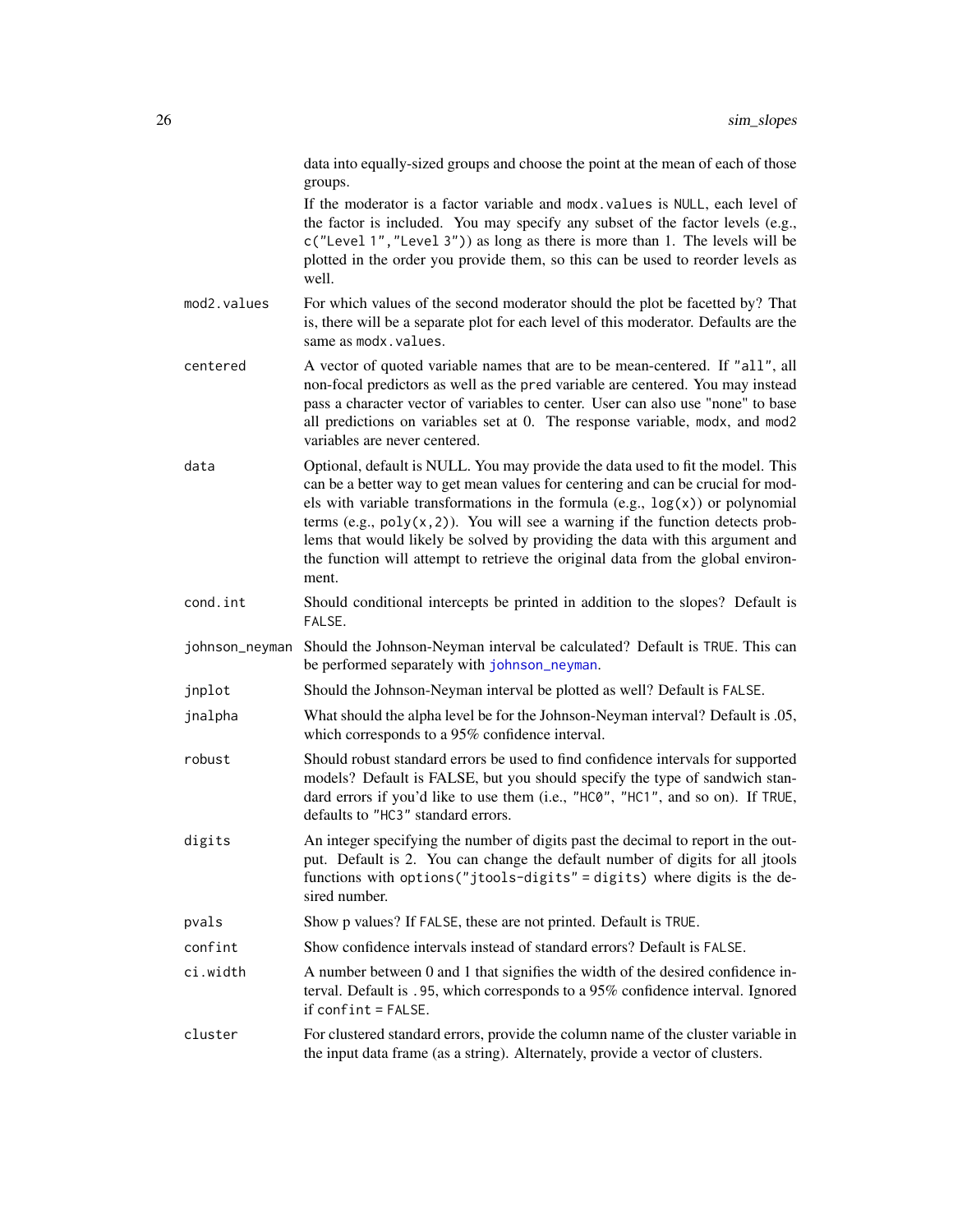# <span id="page-26-0"></span>sim\_slopes 27

| modx.labels | A character vector of labels for each level of the moderator values, provided in<br>the same order as the modx. values argument. If NULL, the values themselves<br>are used as labels unless modx, values is also NULL. In that case, "+1 SD" and<br>"-1 SD" are used.     |
|-------------|----------------------------------------------------------------------------------------------------------------------------------------------------------------------------------------------------------------------------------------------------------------------------|
| mod2.labels | A character vector of labels for each level of the 2nd moderator values, provided<br>in the same order as the mod2, values argument. If NULL, the values themselves<br>are used as labels unless mod2, values is also NULL. In that case, "+1 SD" and<br>"-1 SD" are used. |
| V.COV       | A function to calculate variances for the model. Examples could be sandwich: : $vcovPC()$ .                                                                                                                                                                                |
| v.cov.args  | A list of arguments for the v.cov function. For whichever argument should be<br>the fitted model, put "model".                                                                                                                                                             |
|             | Arguments passed to johnson_neyman and summ.                                                                                                                                                                                                                               |
|             |                                                                                                                                                                                                                                                                            |

#### Details

This allows the user to perform a simple slopes analysis for the purpose of probing interaction effects in a linear regression. Two- and three-way interactions are supported, though one should be warned that three-way interactions are not easy to interpret in this way.

For more about Johnson-Neyman intervals, see [johnson\\_neyman](#page-15-1).

The function is tested with lm, glm, svyglm, and merMod inputs. Others may work as well, but are not tested. In all but the linear model case, be aware that not all the assumptions applied to simple slopes analysis apply.

# Value

A list object with the following components:

| slopes      | A table of coefficients for the focal predictor at each value of the moderator                                                                                                                   |
|-------------|--------------------------------------------------------------------------------------------------------------------------------------------------------------------------------------------------|
| ints        | A table of coefficients for the intercept at each value of the moderator                                                                                                                         |
| modx.values | The values of the moderator used in the analysis                                                                                                                                                 |
| mods        | A list containing each regression model created to estimate the conditional co-<br>efficients.                                                                                                   |
| jn          | If johnson_neyman = TRUE, a list of johnson_neyman objects from johnson_neyman.<br>These contain the values of the interval and the plots. If a 2-way interaction, the<br>list will be of length |
|             | 1. Otherwise, there will be 1 johnson_neyman object for each value of the<br>2nd moderator for 3-way interactions.                                                                               |

# Author(s)

Jacob Long << long.1377@osu.edu>>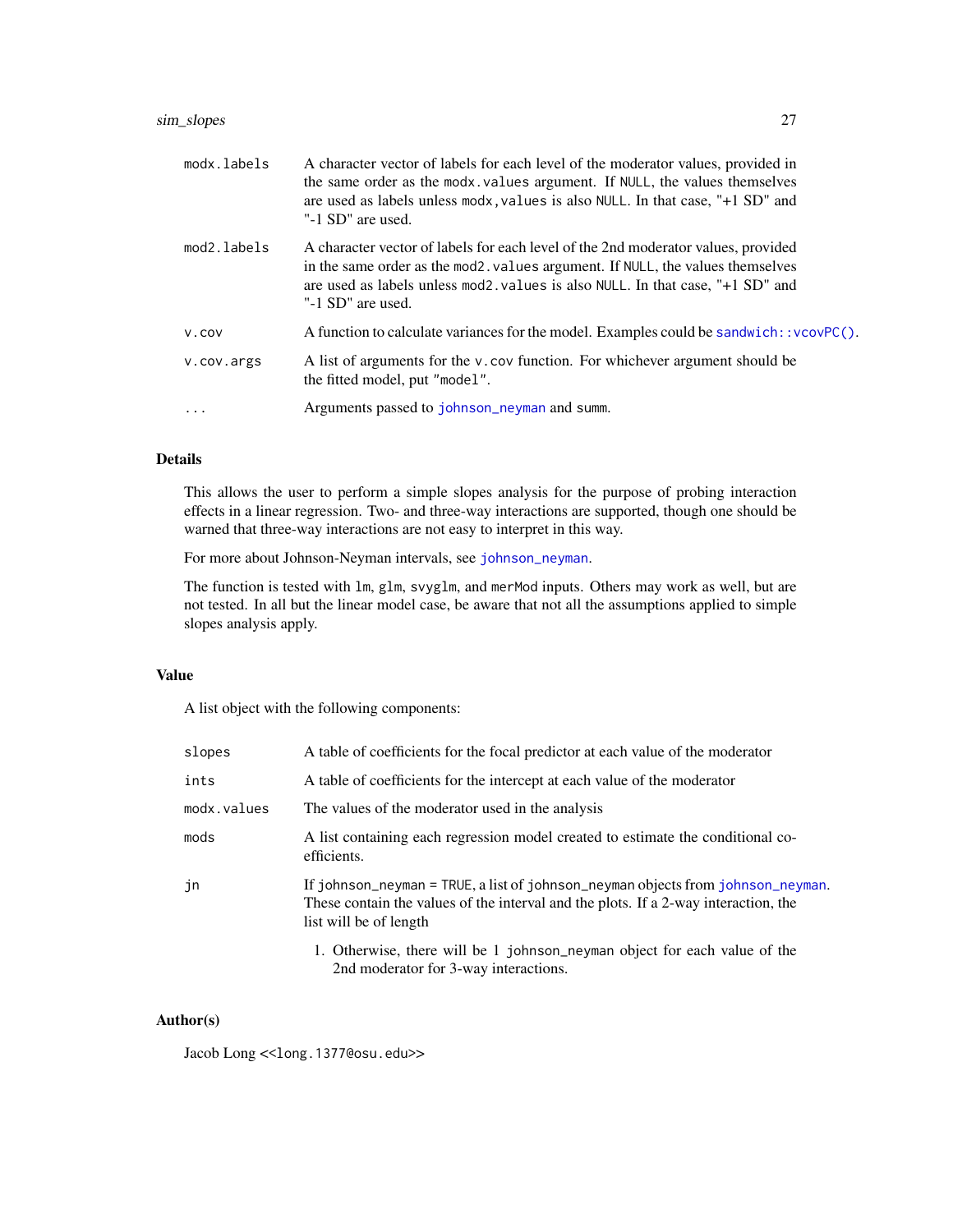#### <span id="page-27-0"></span>References

Bauer, D. J., & Curran, P. J. (2005). Probing interactions in fixed and multilevel regression: Inferential and graphical techniques. *Multivariate Behavioral Research*, *40*(3), 373-400. doi: [10.1207/](https://doi.org/10.1207/s15327906mbr4003_5) [s15327906mbr4003\\_5](https://doi.org/10.1207/s15327906mbr4003_5)

Cohen, J., Cohen, P., West, S. G., & Aiken, L. S. (2003). *Applied multiple regression/correlation analyses for the behavioral sciences* (3rd ed.). Mahwah, NJ: Lawrence Erlbaum Associates, Inc.

# See Also

[interact\\_plot](#page-8-1) accepts similar syntax and will plot the results with [ggplot](#page-0-0).

[testSlopes](#page-0-0) performs a hypothesis test of differences and provides Johnson-Neyman intervals.

[simpleSlope](#page-0-0) performs a similar analysis.

Other interaction tools: [johnson\\_neyman\(](#page-15-1)), [probe\\_interaction\(](#page-19-1)), [sim\\_margins\(](#page-20-1))

#### Examples

```
# Using a fitted model as formula input
fiti <- lm(Income ~ Frost + Murder * Illiteracy,
 data = as.data.frame(state.x77))
sim_slopes(model = fiti, pred = Murder, modx = Illiteracy)
# With svyglm
if (requireNamespace("survey")) {
library(survey)
data(api)
dstrat \leq svydesign(id = \sim1, strata = \simstype, weights = \simpw,
                    data = apistrat, fpc = \gamma fpc)
regmodel <- svyglm(api00 ~ ell * meals, design = dstrat)
sim_slopes(regmodel, pred = ell, modx = meals)
# 3-way with survey and factor input
regmodel <- svyglm(api00 ~ ell * meals * sch.wide, design = dstrat)
sim_slopes(regmodel, pred = ell, modx = meals, mod2 = sch.wide)
}
```
tidy.sim\_margins *Tidiers for* [sim\\_margins\(\)](#page-20-1) *objects.*

# **Description**

You can use [broom::tidy\(\)](#page-0-0) and [broom::glance\(\)](#page-0-0) for "tidy" methods of storing sim\_margins output.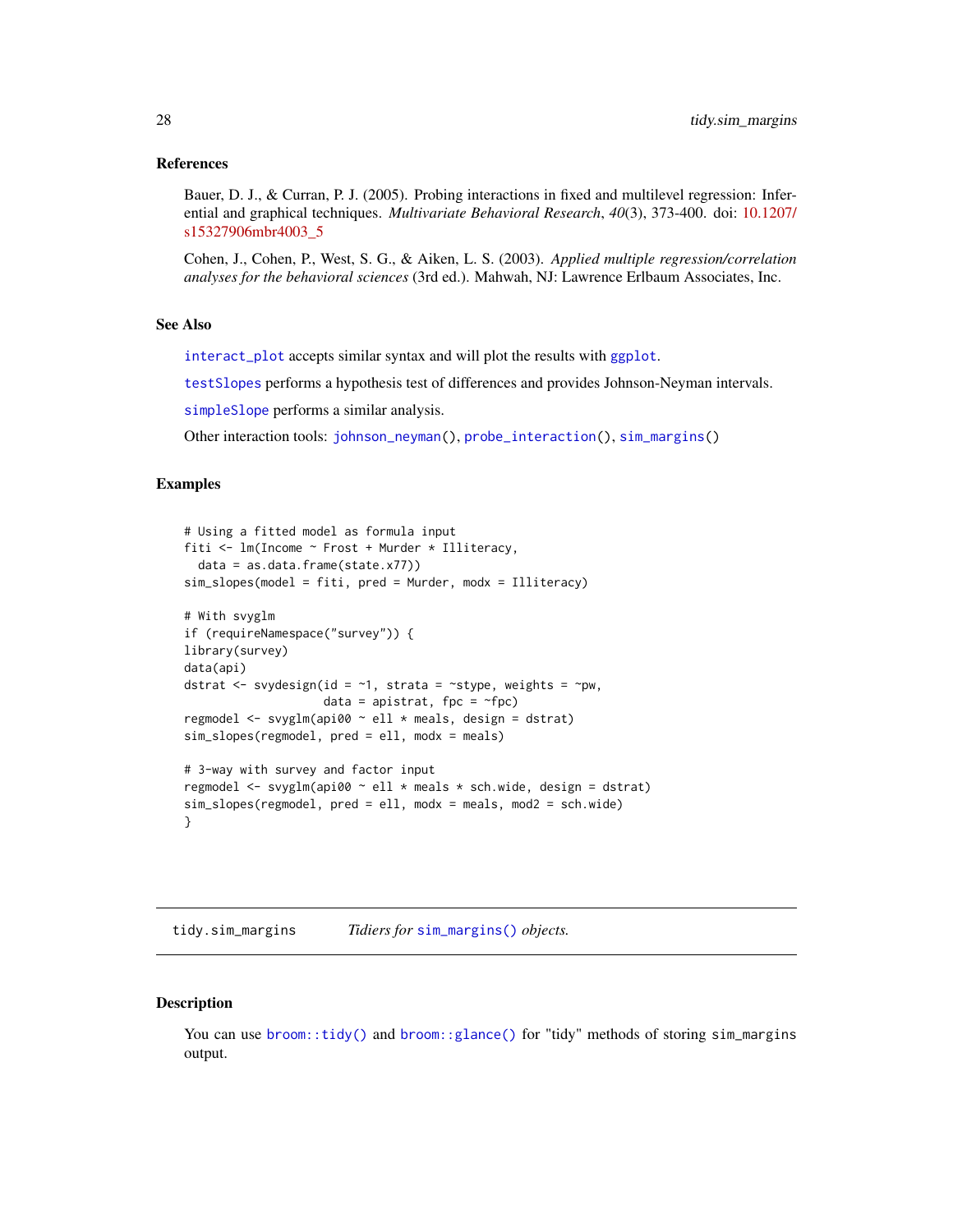# <span id="page-28-0"></span>tidy.sim\_slopes 29

# Usage

```
## S3 method for class 'sim_margins'
tidy(x, conf.level = 0.95, ...)
## S3 method for class 'sim_margins'
glance(x, \ldots)
```
# Arguments

| $\mathsf{x}$            | The sim_margins object                                   |
|-------------------------|----------------------------------------------------------|
| conf.level              | The width of confidence intervals. Default is .95 (95%). |
| $\cdot$ $\cdot$ $\cdot$ | Ignored.                                                 |

tidy.sim\_slopes *Tidiers for* [sim\\_slopes\(\)](#page-23-1) *objects.*

# Description

You can use [broom::tidy\(\)](#page-0-0) and [broom::glance\(\)](#page-0-0) for "tidy" methods of storing sim\_slopes output.

# Usage

## S3 method for class 'sim\_slopes' tidy(x, conf.level =  $0.95, ...$ )

## S3 method for class 'sim\_slopes'  $glance(x, ...)$ 

| X                       | The sim_slopes object                                    |
|-------------------------|----------------------------------------------------------|
| conf.level              | The width of confidence intervals. Default is .95 (95%). |
| $\cdot$ $\cdot$ $\cdot$ | Ignored.                                                 |